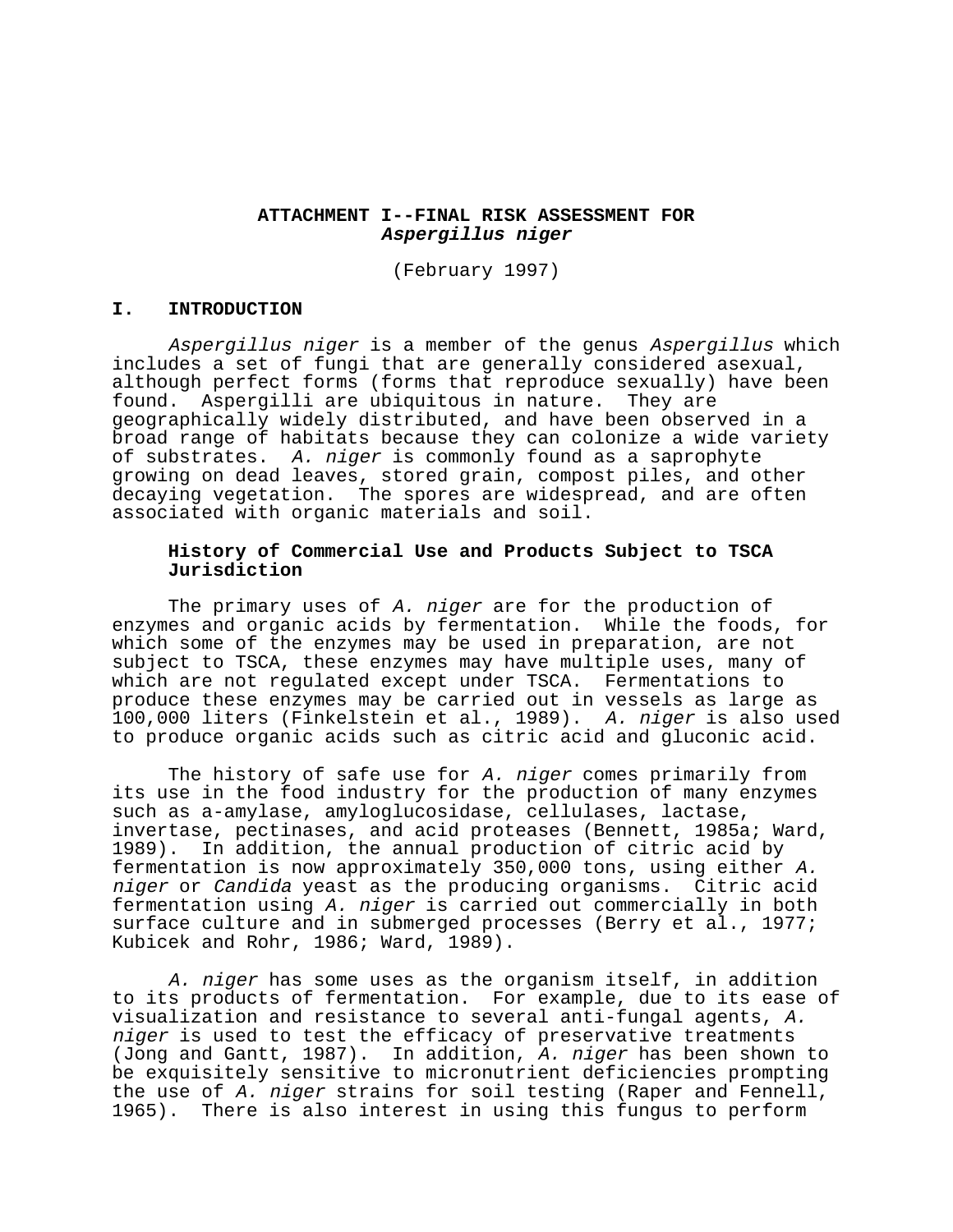certain enzymatic reactions that are very difficult to accomplish by strictly chemical means, such as specific additions to steroids and other complex rings (Jong and Gantt, 1987).

#### **II. IDENTIFICATION AND TAXONOMY**

As is the case of many fungi, the taxonomy of Aspergillus is primarily based on morphological features, rather than the physiological, biochemical features and genetic characteristics often used to classify bacteria. The genus Aspergillus is usually defined as asexual saprophytic fungi that produce large black or brown conidia by phialides that are arranged in a globose head radiating from a vesicle or spherical conidiophore. This definition leads to inclusion of a complex assortment of organisms within the taxon. This is illustrated by the 132 species arranged in 18 groups by Raper and Fennell (1965) due to overlapping morphological or physiological characteristics. Aspergillus niger is both a species and a group within the genus Aspergillus.

The morphological approach to taxonomy has led to the existence of several synonyms for the genus Aspergillus. They are: Alliospora Pim; Aspergillonsis Spegazzini; Cladaspergillus Ritg; Cladosparum Yuill and Yuill; Euaspergilus Ludwig; Gutturomyces Rivolta; Raperia Subramaniam and Grove; Sceptromyces Corda; Spermatoloncha Spegazzini; Sphaeromyces Montagne; Sterigmatocystis Cramer; and Stilbothamnium Hennings (Bennett, 1985).

## **A. Definition of the Aspergillus niger Group**

Raper and Fennell (1965) designated 15 species as comprising the Aspergillus niger group, which includes all of the aspergilli with black conidia. There have been suggestions to subdivide further (Al-Musallam, 1980), but currently the concept of retention of the A. niger group based on black conidia seems dominant (Kusters-van Someren et al., 1990).

More sophisticated means of treating the classification of fungi have been attempted. Mullaney and Klich (1990) reviewed the molecular biological techniques for taxonomic classification studies of Aspergillus and Penicillium which include G + C molar percentage, DNA:DNA complementarity (measuring rate and extent of reassociation of single stranded DNA from two isolates), ribosomal RNA sequence comparison, and restriction fragment length polymorphism. One study of restriction digests of mitochondrial DNA indicated that all the Aspergillus groups examined are related. However, A. niger and A. awamori, both in the niger group, appear less related than would be expected for members in the same group (Kozlowski and Stepien, 1982). Work in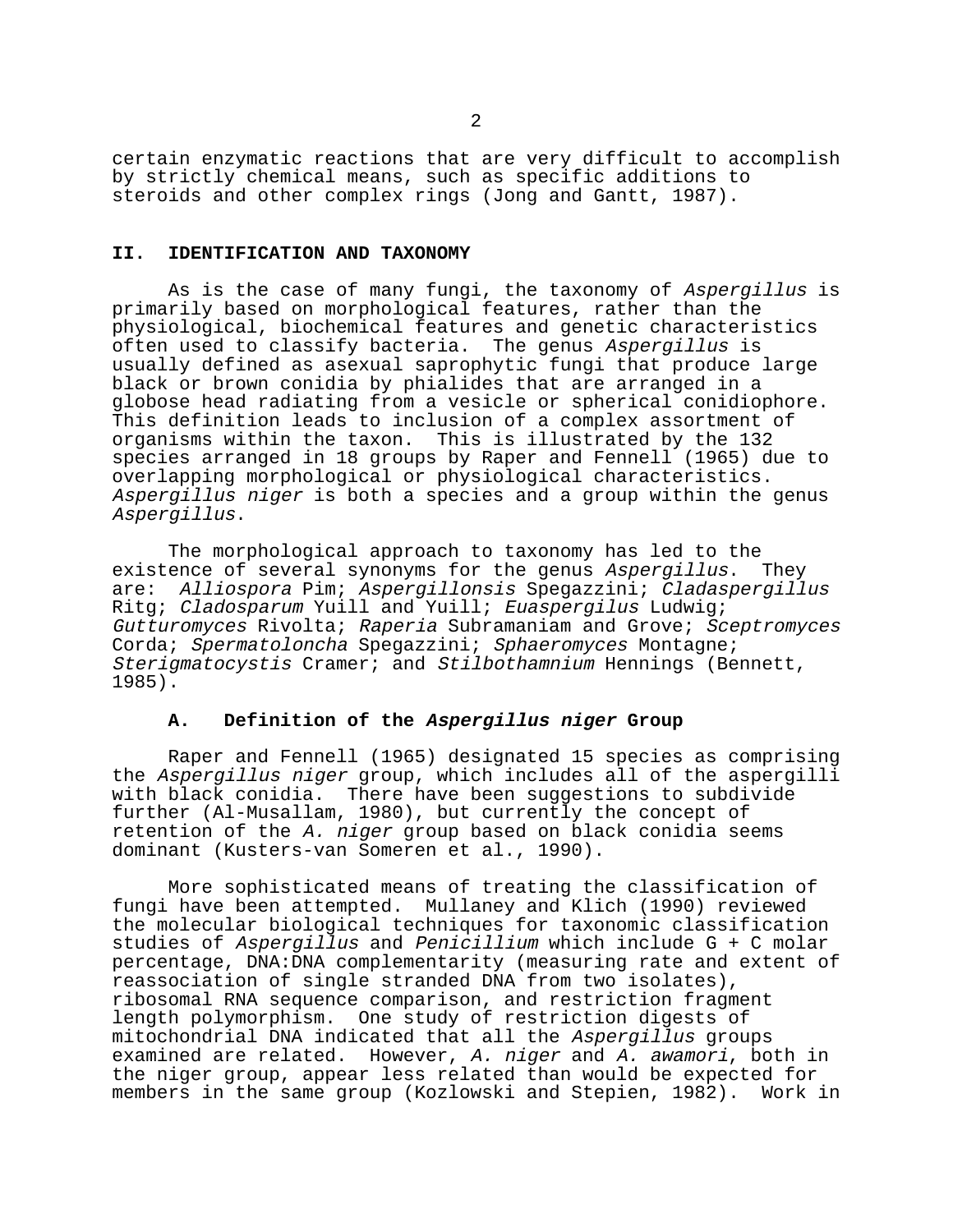the area of DNA homology and relatedness among the black aspergilli is ongoing at the USDA Northern Regional Research Laboratory in Peoria, IL (Peterson, 1991). More exhaustive use of these and related techniques may give a clearer taxonomic system which will permit better separation of its members.

## **B. A. niger Species**

While morphology provides a reasonable means of classification and assignment within the A. niger group, it is not a reliable means for identifying a given isolate from the field. The major distinction currently separating A. niger from the other species of Aspergillus is the production of carbon black or very dark brown spores from biseriate phialides (Raper and Fennell, 1965). Other features include the smooth and qenerally colorless conidiophores and spores that are  $\leq 5$  µm, globose, and have conspicuous ridges or spines not arranged in rows. A. niger isolates grow slowly on Czapek agar (Raper and Fennell, 1965). These physical characters such as spore color and rate of growth on a defined media are subject to change, especially under extended pure culture or selection and mutation. Though A. niger is relatively stable to spontaneous mutation compared to other aspergilli, variation in morphology may still be a problem with some strains (Raper and Fennell, 1965). Thus this species may be misidentified with other Aspergillus spp.

## **C. Potential Nomenclature Problems**

Nomenclature problems of the genus Aspergillus arise from their pleomorphic life cycle. The newer findings show that this group of fungi has both a perfect (teleomorphic) and an imperfect (anamorphic) state. The International Code of Botanical Nomenclature provides a system of 76 mandatory rules (Articles), and also Recommendations, to promote nomenclature stability (Hawksworth, 1990). In a retrospective revision of the rules concerning fungi with pleomorphic life cycles, Art. 59, adopted by the 1981 International Botanic Congress (Voss et al., 1983), the decision was reached that "even if a species name was proposed under an anamorphic generic name, if the description and the type included the sexual ascosporic stage, then the name had to be applied to the teleomorph and was no longer available to the anamorph, the conidial state" (Hawksworth, 1990). Article 14 of the Code provides for conservation procedures to avoid disadvantageous changes in well-known family and generic names due to strict application of the code.

To avoid confusion, for economic or public health reasons taxonomists make exceptions to their rules. Thus, conservation of well-known names was also allowed for "species of major economic importance" (Art. 14.2) at the 1981 International Botanic Congress (Voss et al., 1983). Frisvad et al. (1990) pointed out that of the two obviously threatened names in the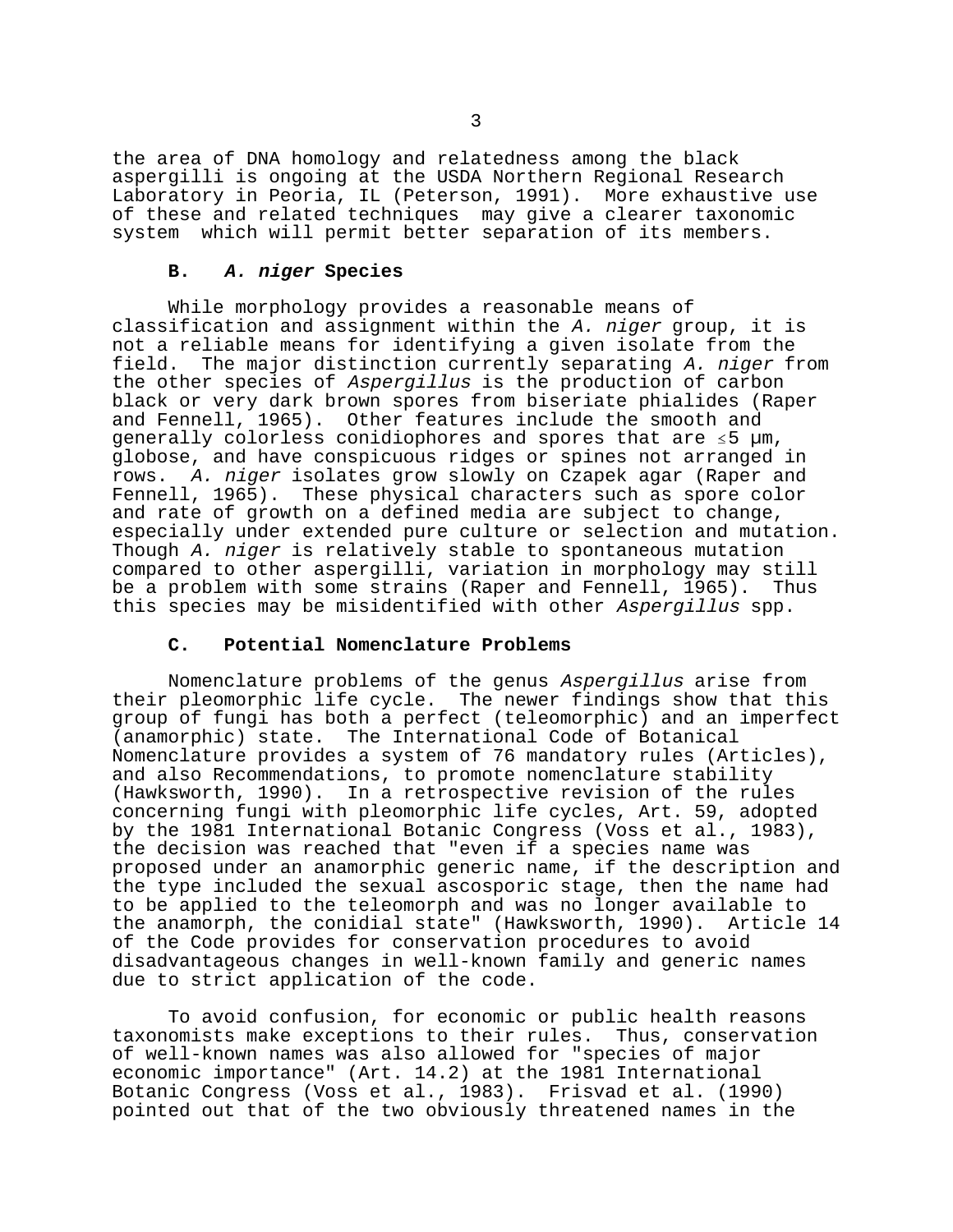taxonomy of Aspergillus, A. niger van Tieghem is one of great importance. With this in mind Hawksworth (1990) recommended that the Aspergilli be included in a pilot study for the "List of Names in Current Use" initiative that could lead to formal adoption if sanctioned by the International Commission on the Taxonomy of Fungi.

 If the rules for naming are rigorously applied, A. niger might disappear as a legitimate name, causing great commercial confusion. Al-Musallam (1980) stated that there are two species described in the last century, A. phoenicus (Corda) Thom (1840) and A. ficuum (Reichardt) Hennings (1867) accepted as valid species by Thom and Raper (1945) and again by Raper and Fennel (1965) that are the same as A. niger, or that is a variety of one of them. However, Frisvad et al.(1990) believe that a clear case exists for conserving the name A. niger, because A. niger is "the source of commercial production of citric acid and other organic acids around the world, and clearly of major economic importance." The earlier names have been used only rarely in modern publications. Thus, possible revision of the taxonomy of Aspergillus does not seem to include replacement of A. niger for the foreseeable future.

# **D. Conclusions on Taxonomy and Identification**

Thus, while the name A. niger seems secure for now, the organisms to which it applies still represent a complex amalgam of morphologically related isolates. Those collections that take care to control conditions of culture and apply rigorous methods during identification should be able properly identify strains as belonging to this species. However, that does not guarantee that all strains properly called A. niger will share most physiological properties. The ones most likely to be well defined are those having long histories in culture, especially commercial culture, where the knowledge of these physiological properties is important to their maintenance. Since some features of concern for hazard may not be related to the morphological features used for classification, information on the physiology and biochemistry of A. niger strains maintained in culture, as well as their morphology, is useful for confirmation of identity.

## **E. Related Species of Concern**

The taxonomy of Aspergillus has public health implications due to the production of potent mycotoxins by members of this genus. Most notable of these is the association of aflatoxins with members of the A. flavus group (Bennett, 1985b; Semeniuk et al., 1971). A. niger is not a member of that group, generally being distinguishable by color and structure of the conidial head (Raper and Fennel, 1965). Though proper separation among aspergilli requires a trained mycologist and care for proper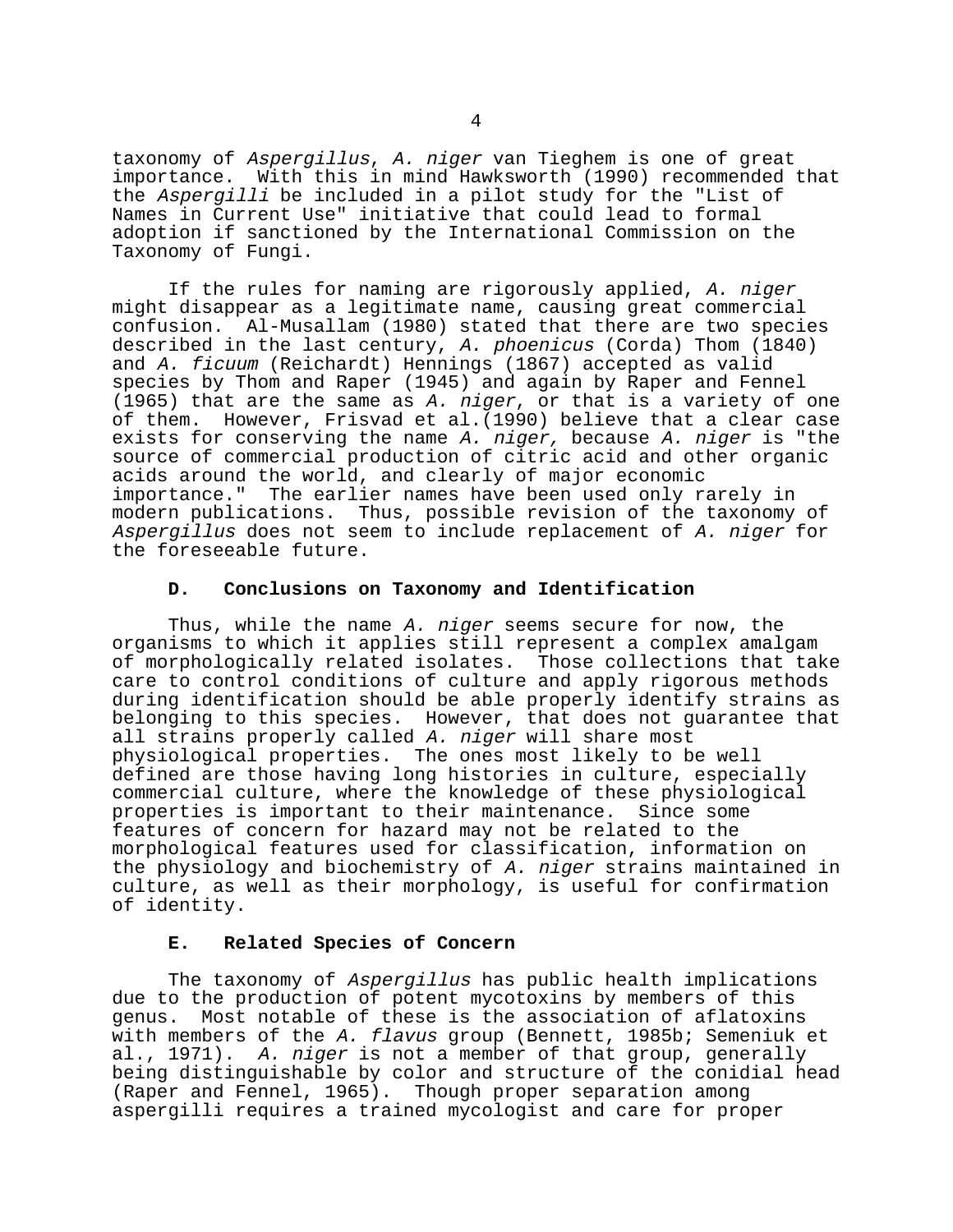culture conditions, when this is accomplished there should not be confusion between A. niger strains and members of the A. flavus group.

## **III. HAZARD ASSESSMENT**

#### **A. Human Health Hazards**

### 1. Colonization and Pathogenicity

The growth of the fungus Aspergillus in human tissue or within air-containing spaces of the body, such as bronchus or pulmonary cavity, is termed aspergillosis (Bennett, 1979a). Exposure to Aspergillus must be nearly universal but disease is rare. The physiological condition of the exposed individual thus appears to be of paramount importance. Patients exhibiting aspergillosis are generally immunocompromised, and thus susceptible to otherwise common and usually harmless microorganisms. Factors that may lead to immunosuppression include an underlying debilitating disease (e.g., chronic granulomatous diseases of childhood), chemotherapy, and the use of supraphysiological doses of adrenal corticosteroids (Bennett, 1980).

Pulmonary aspergillosis is the most common clinical manifestation of aspergillosis. The most common symptoms of pulmonary aspergillosis are a chronic productive cough and hemoptysis (coughing up blood). According to a standard medical textbook, "Aspergillus can colonize ectatic bronchi, cysts, or cavities in the lung. Colonization is usually a sequel of a chronic inflammatory process, such as tuberculosis, bronchiectasis, histoplasmosis, or sarcoidosis. A ball of hyphae may form within an air-containing space, particularly in the upper lobes, and is termed an aspergilloma. The fungus rarely invades the wall of the cavity, cyst, or bronchus in such patients" (Bennett, 1979a). It is not clear what role Aspergillus plays in non-invasive lung disease. Plugs of hyphae may obstruct bronchi. Perhaps allergic or toxic reaction to Aspergillus antigens could cause bronchial constriction and damage (Bennett, 1980).

Both the severity of aspergillosis and the patient's prognosis are dependent on the physiologic status of the patient. Invasion of lung tissue in aspergillosis is almost entirely confined to immunosuppressive patients (Bennett, 1980). Roughly 90 percent of invasive pulmonary case patients will have two of these three conditions: severe immunosuppression (less than 500 granulocytes per cubic millimeter of peripheral blood), supraphysiological doses of adrenal corticosteroids, and a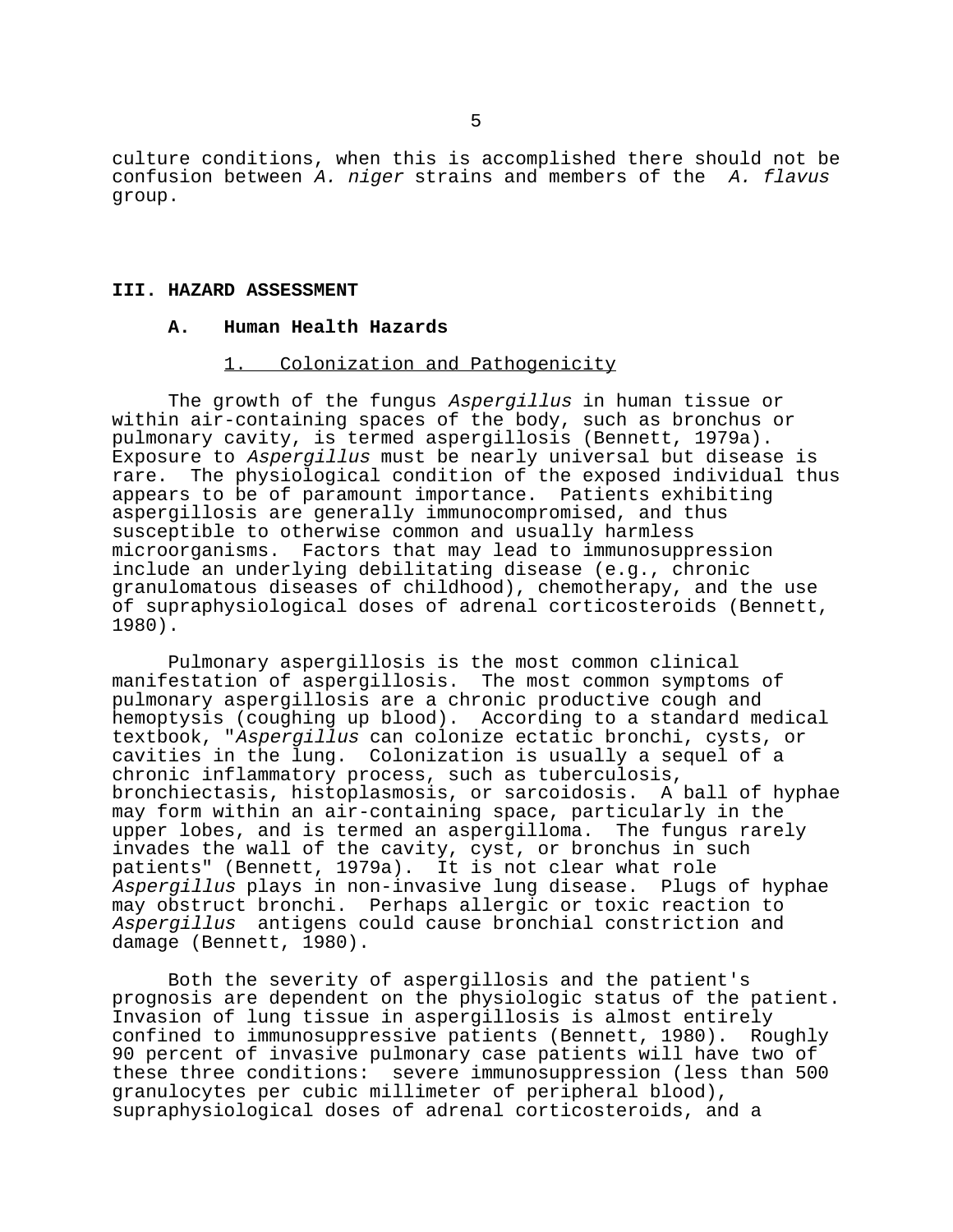history of taking cytotoxic drugs such as azathioprine (Bennett, 1980). In addition, the type of disease produced affects the patient's chances for recovery. For example, simple colonization is treatable, but if the simple colonization becomes chronic or invades neighboring tissues, the infection becomes more difficult to treat (McGinnis, 1980). Surgical excision has been used successfully to treat invasive aspergillosis of the paranasal sinus as well as non-invasive sinus colonization. Intravenous amphotericin B has resulted in arrest or cure of invasive aspergillosis when immunosuppression is not severe (Bennett, 1980). Pleural aspergillosis often responds well to surgical drainage alone (Bennett, 1979b).

Although Aspergillus fumigatus is the usual cause of aspergillosis (Bennett, 1979b), there have been several recent case reports of pulmonary aspergillosis caused by A. niger. For example, Kierownik (1990) described a 66-year-old man who was admitted to the hospital with pulmonary lesions and cavitation of his lung. Fungi were cultured and the sputum contained fungal forms typical for A. niger complicating a pulmonary abscess in the course of a pneumonia. Korzeniowska-Kosela et al. (1990) also describe a pulmonary aspergilloma caused by A. niger.<br>Medina et al. (1989) reported on cases of bilateral maxillary sinusitis and a right pansinusitis.

A. niger was implicated in a case described by Louthrenoo et al. (1990), in which an amputation of the right foot had to be performed on a malnourished 70-year-old man who presented with a painful black "gangrenous appearing" mass on the right foot. Tissue samples showed not only branching hyphae, but dark pigmented fungal fruiting heads with double sterigmata in which Aspergillus niger was identified.

Although Aspergillus niger is regarded as an opportunistic pathogen (Padhye, 1982; Walsh and Pizzo, 1988), an earlier report said that it can cause otomycosis in healthy, uncompromised persons who have no underlying disease (Austwick, 1965). Otomycosis is the name given to the growth of Aspergillus, often <sup>A</sup>. niger, on ceruman and desquamated debris in the external auditory canal. The condition is benign. Of 159 suspected cases of otomycosis in Nigeria, 36 were specifically confirmed on the basis of demonstrating microscopically fungal structures in epithelial debris plugs and a positive culture (Gugnani et al., 1989). Another 31 cases gave positive cultures but were negative microscopically, and thus were considered of doubtful fungal pathology. Again, A. niger was predominant.

# 2. Allergic Reactions to Aspergillus niger

Allergens produced by A. niger can produce allergic reactions in humans. When inhaled, A. niger can cause hypersensitivity reactions such as asthma and allergic alveolitis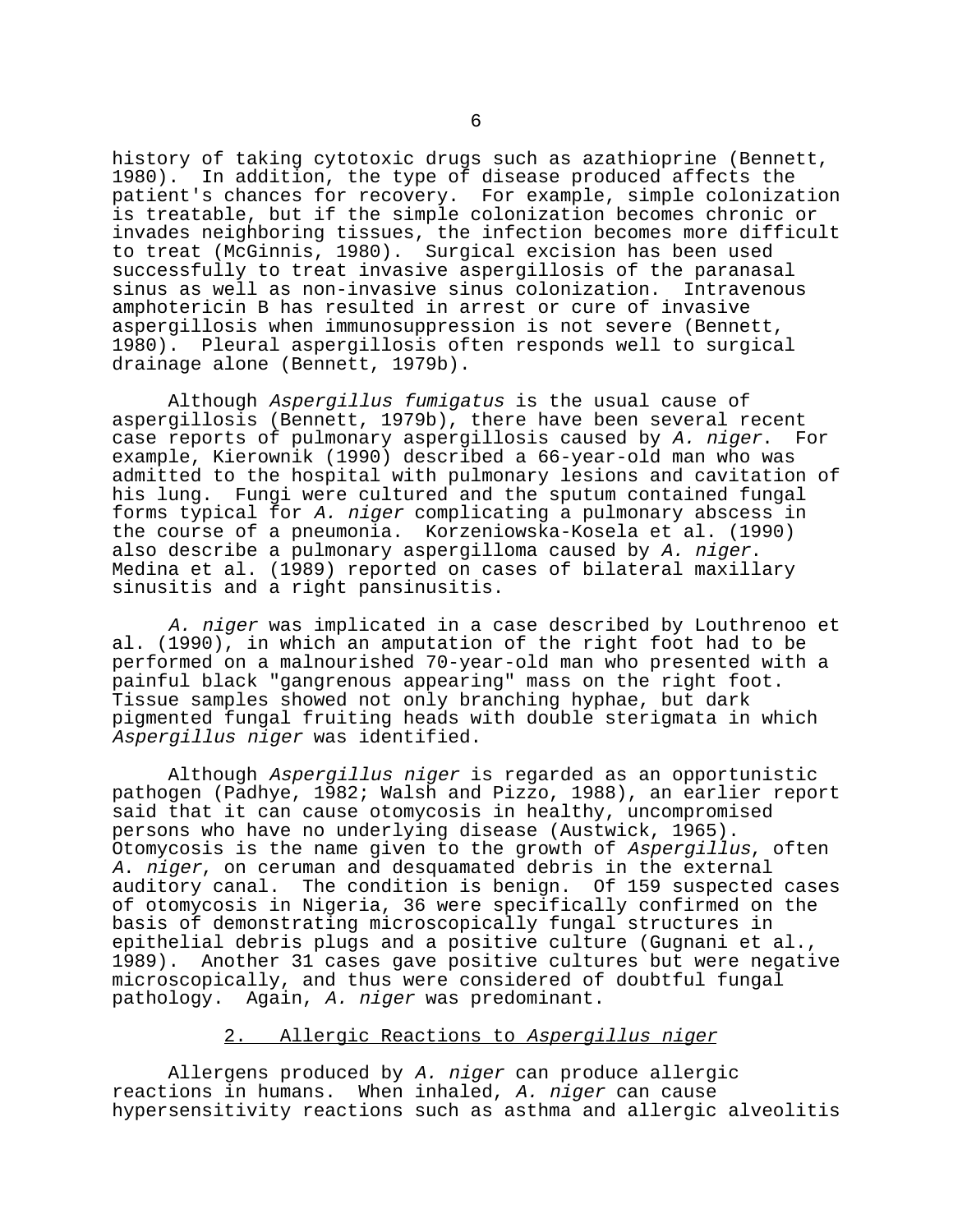(Edwards and Al-Zubaidy, 1977). However, only a few instances of asthma induced by A. niger have been reported. One such instance involved a manufacturing plant in which a specially selected strain of A. niger was being used to ferment molasses to produce citric acid. Both stirred tank and surface methods were being used. Eighteen workers were diagnosed as having occupational asthma; half had IgE antibody to A. niger based on skin and RAST tests. As determined by RAST inhibition experiments using a commercial extract of A. niger, the antigen that caused the sensitization appeared to be peculiar to the A. niger strain used for the fermentation (Topping et al., 1985).

In studies on 30 of 83 patients who showed symptoms of bronchial asthma, it was found that skin hypersensitivity to Aspergillus antigens with a high serum IgE to these antigens is indicative of Aspergillus sensitivity. In addition, levels of IgE protein and IgE antibodies specific for eight different allergenic extracts (including Aspergillus) were measured in the serum of persons infected with human immunodeficiency virus (HIV) and HIV negative subjects belonging to the same high risk group. Levels of IgE protein and antibodies were found to be definitively higher in the HIV infected patients (Maggi et al., 1989).

Massive inhalation of Aspergillus spores by normal persons can lead to an acute, diffuse, self-limiting pneumonitis. Spontaneous recovery taking several weeks is the usual course (Bennett, 1980). For example, Dykewicz et al. (1988) described the case of a 28-year-old man who developed fevers, cough, shortness of breath and other symptoms several hours after cutting live oak and maple trees. Fungal cultures of the wood chips yielded A. niger along with other Aspergillus species, three species of Penicillium, Paecilomyces sp., and Rhizopus sp. Several immunological techniques were used to show that the Penicillium sp. were probably responsible. Reports such as this illustrate that A. niger, while implicated by its isolation in association with some cases, is not necessarily the causative agent.

## 3. Toxin Production by A. niger

Aspergillus niger can produce a variety of fungal metabolites, termed mycotoxins, depending upon growth conditions and the strain of the organisms. The mycotoxins include oxalic acid crystals, kojic acid, and cyclic pentapeptides called malformins. The mycotoxins range from moderately to highly toxic in terms of acute toxicity.

A. niger produces oxalic acid and kojic acid abundantly. These two products have only a slight acute toxicity. Oxalic acid has an intraperitoneal  $LD_{50}$  of 150 mg/kg in rats and kojic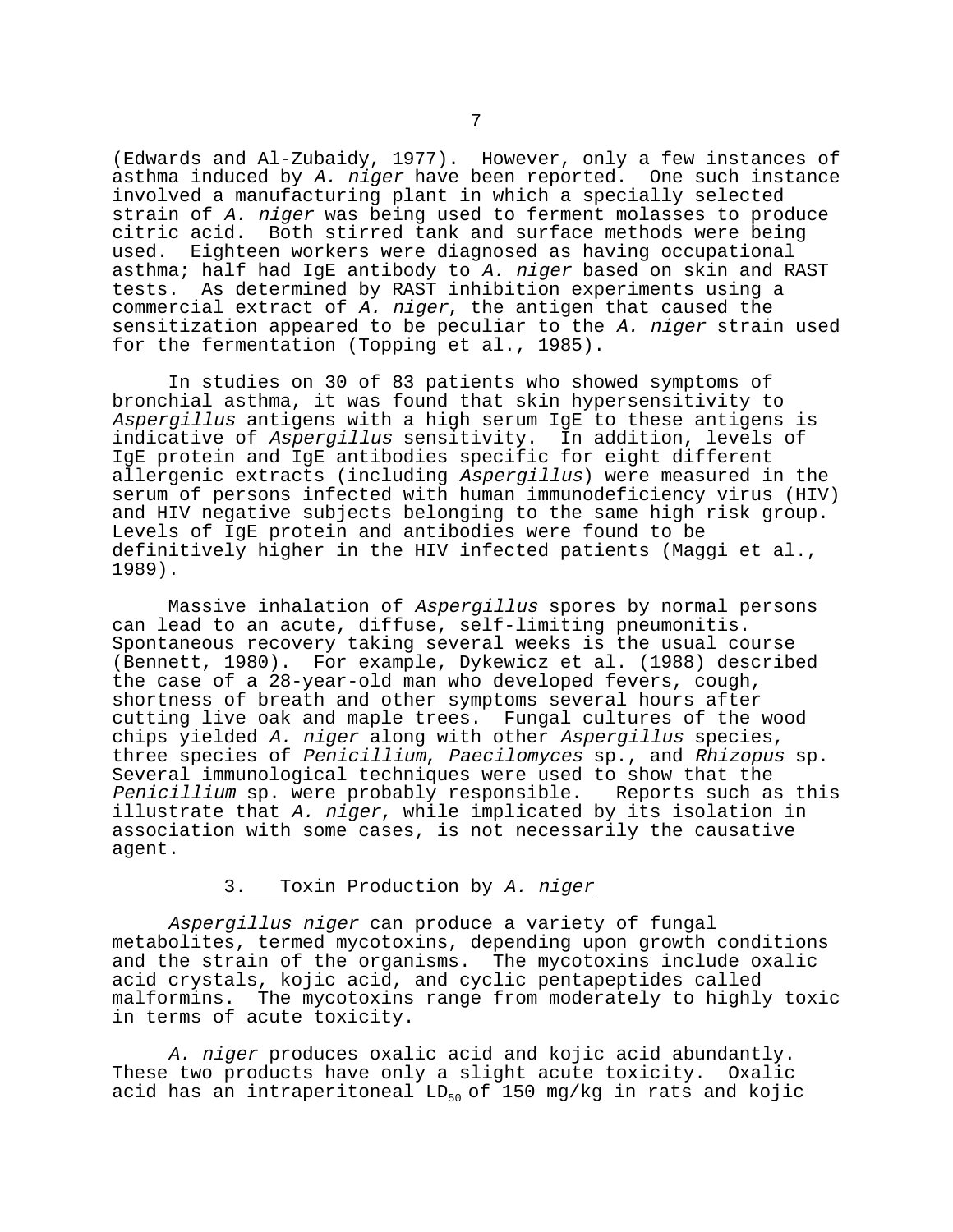acid has an intraperitoneal  $LD_{50}$  of 250 mg/kg in mice (Ueno and Ueno, 1978).

Malformins produced by A. niger are more potent toxins, at least by the intraperitoneal route of administration. Malformin A has an intraperitoneal  $LD_{50}$  as low as 3.1 mg/kg in mice (Kobbe et al., 1977.) Pathologic signs accompanying fatality included dilatation with hemorrhage of the gastrointestinal tract and changes in the liver and kidney. Death occurred within four days. In contrast, oral doses up to 50 mg/kg failed to cause evidence of acute toxicity (Yoshizawa, 1975.)

In 1976, Anderegg et al. (1976) reported that a strain of A. niger collected from mold-damaged rice produced a highly toxic metabolite, Malformin C, which they established as the disulfide of cyclo-D-cysteinyl-D-cysteinyl-L-valyl-D-leucyl-L-leucyl. When grown on white wheat in a fermentative process, malformin C was highly toxic to newborn rats (LD<sub>50</sub> 0.9 mg/kg; i.p.) and exhibited antibacterial activity against both gram positive and gram negative bacteria (Ciegler and Vesonder, 1987). Malformin C appears to have more mammalian toxicity than malformin A (Moss, 1977).

The production of malformins is related to the composition of the growth substrate and usually occurs in stationary phase cultures. While not always true, mycotoxins are generally produced on solid substrates with high carbon/nitrogen solid content (Ciegler and Kurtzman, 1970; Anderegg et al., 1976). For example, malformins are produced when A. niger is grown on onion bulbs (Curtis et al., 1974) and on fermenting grains (Kobbe et al.,1977). A strain of A. niger recovered from mold-damaged rice produced malformin A. A survey to define the number of strains in nature that are malformin producers appears not to have been made.

The use of radioactively labeled suspected precursors has helped clarify biosynthetic pathways for some mycotoxins. However, the specific enzymes involved in these transformations, their control and genetics are not always known even for well studied mycotoxins such as aflatoxin (Betina, 1989). The loci involved in mycotoxin biosynthesis have not been genetically mapped at present due to the difficulty of working with an asexual microorganism such as A. niger.

Aspergillus niger can interfere with the production of the potent mycotoxin aflatoxin by A. flavus under some conditions. Horn and Wicklow (1983) reported that when A. flavus and A. niger were co-cultured on autoclaved corn kernels, A. niger lowered the substrate pH sufficiently to suppress aflatoxin production.

4. Conclusions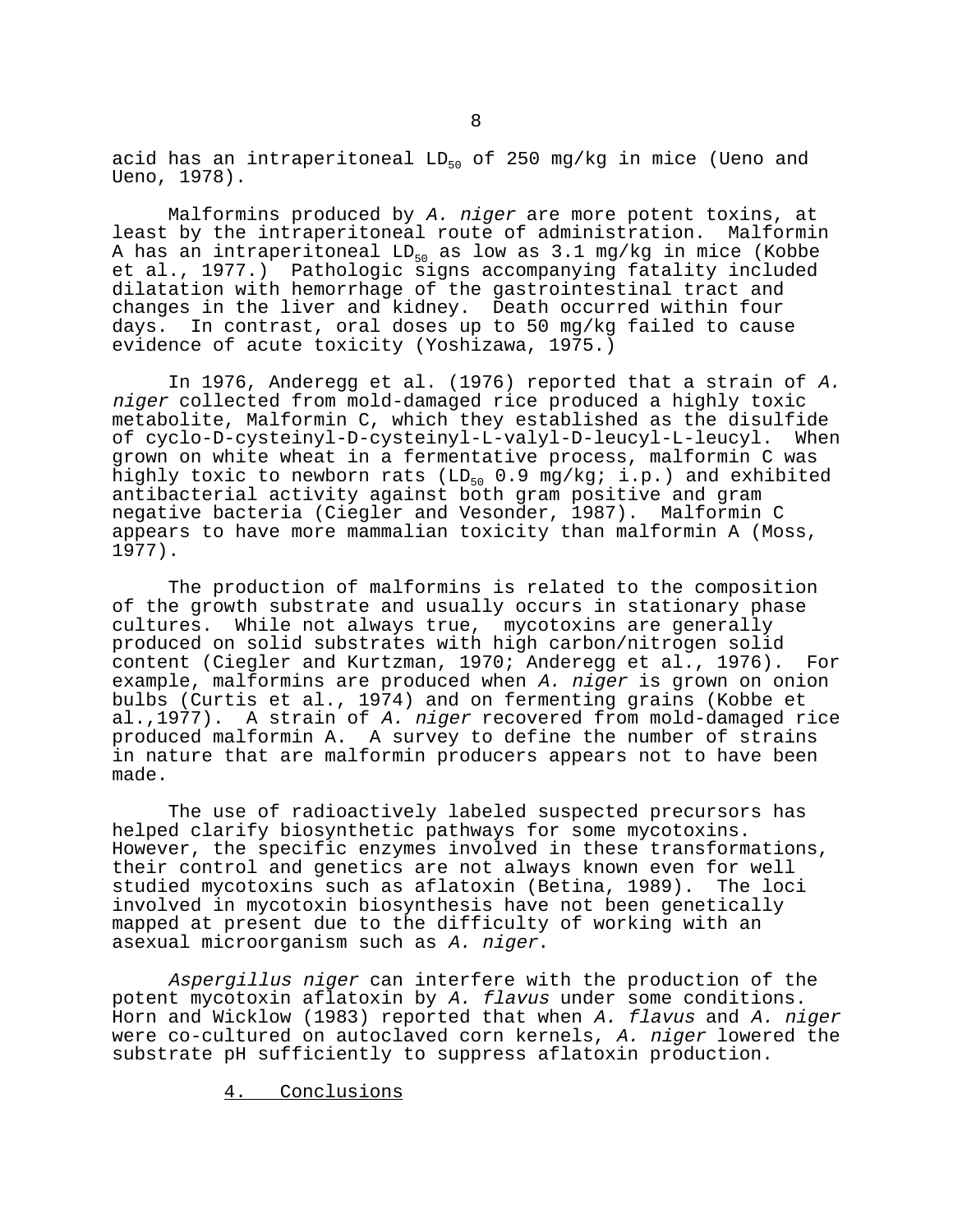A. niger is not a significant human pathogen. Throughout years of use and widespread exposure to A. niger in the environment, there are only several reports of aspergillosis with A. niger, and in Nigeria, one report of a number of cases of otomycosis. There have been only several reports of allergic reactions, which are not uncommon for aspergilli in general, and not unique to A. niger. A. niger is capable of producing several mycotoxins. However, mycotoxin production appears to be controlled by the conditions of fermentation.

## **B. Environmental Hazards**

## 1. Hazards to Animals

Livestock ingesting A. niger contaminated feed have been shown to be adversely affected by mycotoxins. Calcium depletion and other physiological abnormalities including death can result from ingestion of A. niger colonized feed due to the fungal production of oxalic acid or malformins (Austwick, 1965). Chicks and mice were killed after being fed with moldy soybeans and mice died after eating contaminated wheat containing isolates of A. niger (Semeniuk, et al., 1971). The cause of death was assumed to be toxicosis, but pathogenicity was observed in some cases. Some of the malformins are currently under development for use as insecticidal compounds (Wicklow, 1991).

# 2. Hazards to Plants

A. niger has been isolated from 37 genera of plants (Farr et al., 1989). Often these reports involve co-isolation with other perhaps more destructive microorganisms or isolation from a stored plant product. There are reports of A. niger being a plant pathogen in peanuts (Jackson, 1962). Apparently, A. niger can induce a crown rot of peanuts due to A. niger-infected seed under specific hot, humid growth conditions. The mycotoxins described above, namely oxalic acid, malformin A, and malformin C, have been shown to cause significant growth effects such as root curling and top deformation in plants (Anderegg et al., 1976).

A. niger can cause the rotting of numerous fruits, vegetables, and other food products, thus causing substantial economic losses due to spoilage. For example, black rot of onions associated with A. niger is responsible for serious losses of onion bulbs in the field and in storage. There are also reports of A. niger-induced spoilage of mangos (Prakash and Raoof, 1989), grapes (Sharma and Vir, 1986), and tomatoes (Sinha and Saxena, 1987).

3. Other Ecological Concerns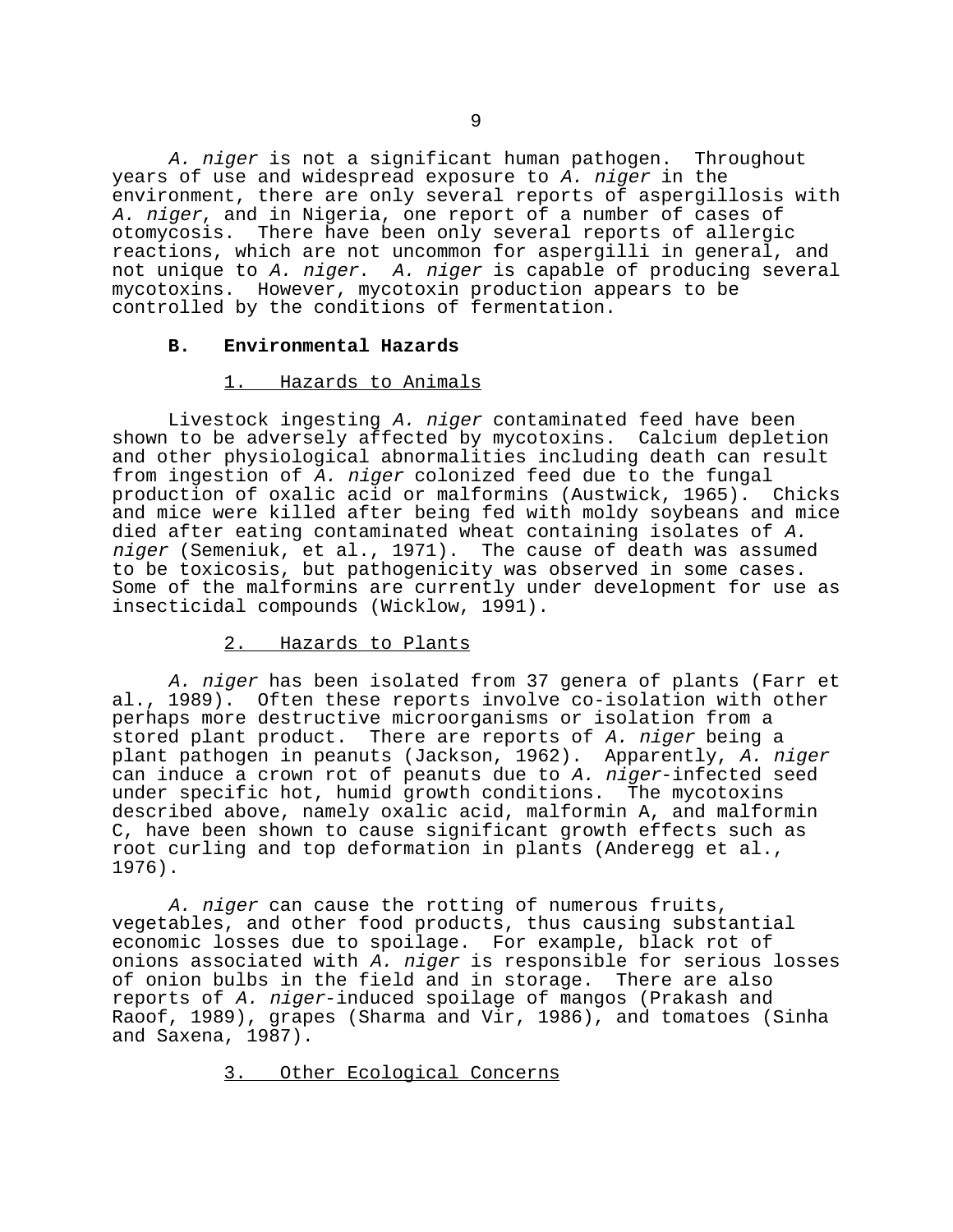Members of the Aspergillus genus are well known as biodeteriogens (organisms that cause deterioration of materials). For example, A. niger causes discoloration and softening of the surface layers of wood, even in the presence of wood preservatives. A. niger also causes damage to raw cotton fibers and other cellulose-containing materials, as well as to tanning liquors used in the tanning of hides and leather. It can also attack plastics and polymers such as cellulose nitrate, polyvinyl acetate and polyester-type polyurethanes (Thomas, 1977). A. niger is also the major spoilage isolate on bakery products such as English style crumpets (Smith et al., 1988).

## 4. Conclusions

One set of major concerns for environmental hazard is, like that for human hazard, associated with mycotoxin production. Toxins from A. niger may affect other vertebrates and plants as well. There is one early report of crown rot of peanuts by A. niger under specific growth conditions. However, it is not a significant pathogen in the environment. In addition, A. niger is one of many commonplace spoilage-associated fungi, which can cause severe economic effects.

### **IV. EXPOSURE ASSESSMENT**

### **A. Worker Exposure**

Aspergillus niger is considered a Class 1 Containment Agent under the National Institute of Health (NIH) Guidelines for Recombinant DNA Molecules (U.S. Department of Health and Human Services, 1986). In Europe, Aspergillus spp. are treated as lowrisk-class microorganisms, i.e., category 2 of the European Federation of Biotechnology (Frommer et al., 1989) or category 1 on the OECD containment scale. Category 1 of the European Federation of Biotechnology scale includes organisms deemed harmless, which can be grown under good industrial large scale practices (GILSP), while category 2 organisms like Aspergillus require more stringent containment.

No data were available for assessing the release and survival specifically for fermentation facilities using A. niger.<br>Therefore, the potential worker exposures and routine releases to the environment from large-scale, conventional fermentation processes were estimated on information available from eight premanufacture notices submitted to EPA under TSCA Section 5 and from published information collected from non-engineered microorganisms (Reilly, 1991). These values are based on reasonable worst-case scenarios and typical ranges or values are given for comparison.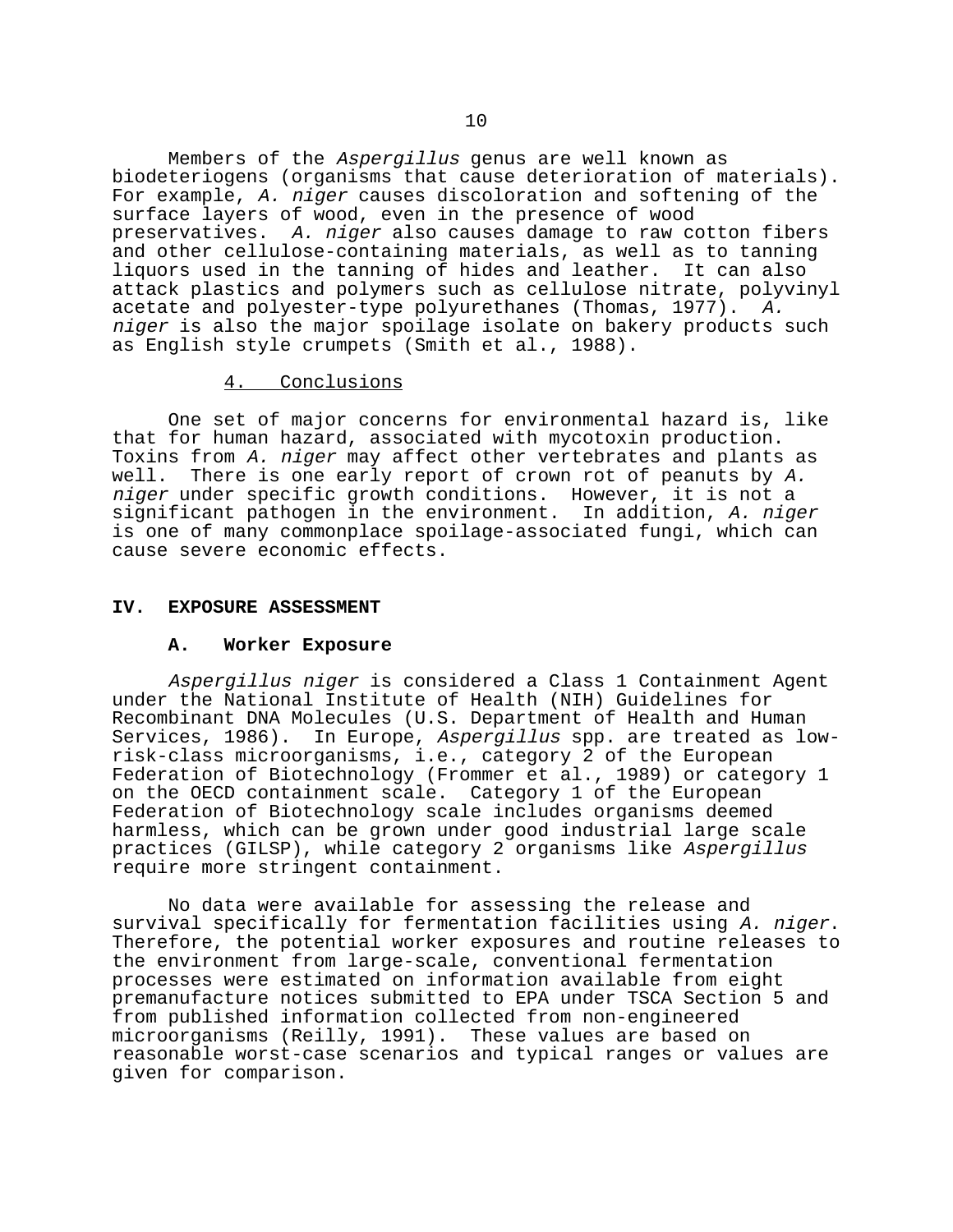During fermentation processes, worker exposure is possible during laboratory pipetting, inoculation, sampling, harvesting, extraction, processing and decontamination procedures. A typical site employs less than 10 workers/shift and operates 24 hours/day throughout the year. NIOSH has conducted walk-through surveys of several fermentation facilities in the enzyme industry and monitored for microbial air contamination. These particular facilities were not using recombinant microorganisms, but the processes were considered typical of fermentation process technology. Area samples were taken in locations where the potential for worker exposure was considered to be potentially greatest, i.e., near the fermentor, the seed fermentor, sampling ports, and separation processes (either filter press or rotary drum filter). The workers with the highest potential average exposures at the three facilities visited were those involved in air sampling. Area samples near the sampling port revealed average airborne concentrations ranging from 350 to 648 cfu/m<sup>3</sup>. Typically, the Chemical Engineering Branch would not use area monitoring data to estimate occupational exposure levels since the correlation between area concentrations and worker exposure is highly uncertain. Personal sampling data are not available at the present time. Thus, area sampling data have been the only means of assessing exposures for previous PMN biotechnology submissions. Assuming that 20 samples per day are drawn and that each sample takes up to 5 minutes to collect, the duration of exposure for a single worker will be about 1.5 hours/day. Assuming that the concentration of microorganisms in the worker's breathing zone is equivalent to the levels found in the area sampling, the worst-case daily inhalation exposure is estimated to range up to 650 to 1200 cfu/day. The uncertainty associated with this estimated exposure value is not known (Reilly, 1991).

## **B. Environmental and General Exposure**

1. Fate of the Organism<br>Aspergilli are among the fungi most frequently isolated from soils and have been found to rapidly colonize and degrade easily available organic matter. The abundant asexual spores produced within the conidiophores are resistant to many environmental stresses which enables the organism to survive during inactive periods (Atlas and Bartha, 1981). Although no specific data comparing the survivability of industrial and wild type strains were available in the literature, the above characteristics indicate that released strains are likely to survive outside of containment (Versar, 1992).

# 2. Releases

Estimates of the number of A. niger organisms released during production are tabulated in Table 1 (Reilly, 1991). The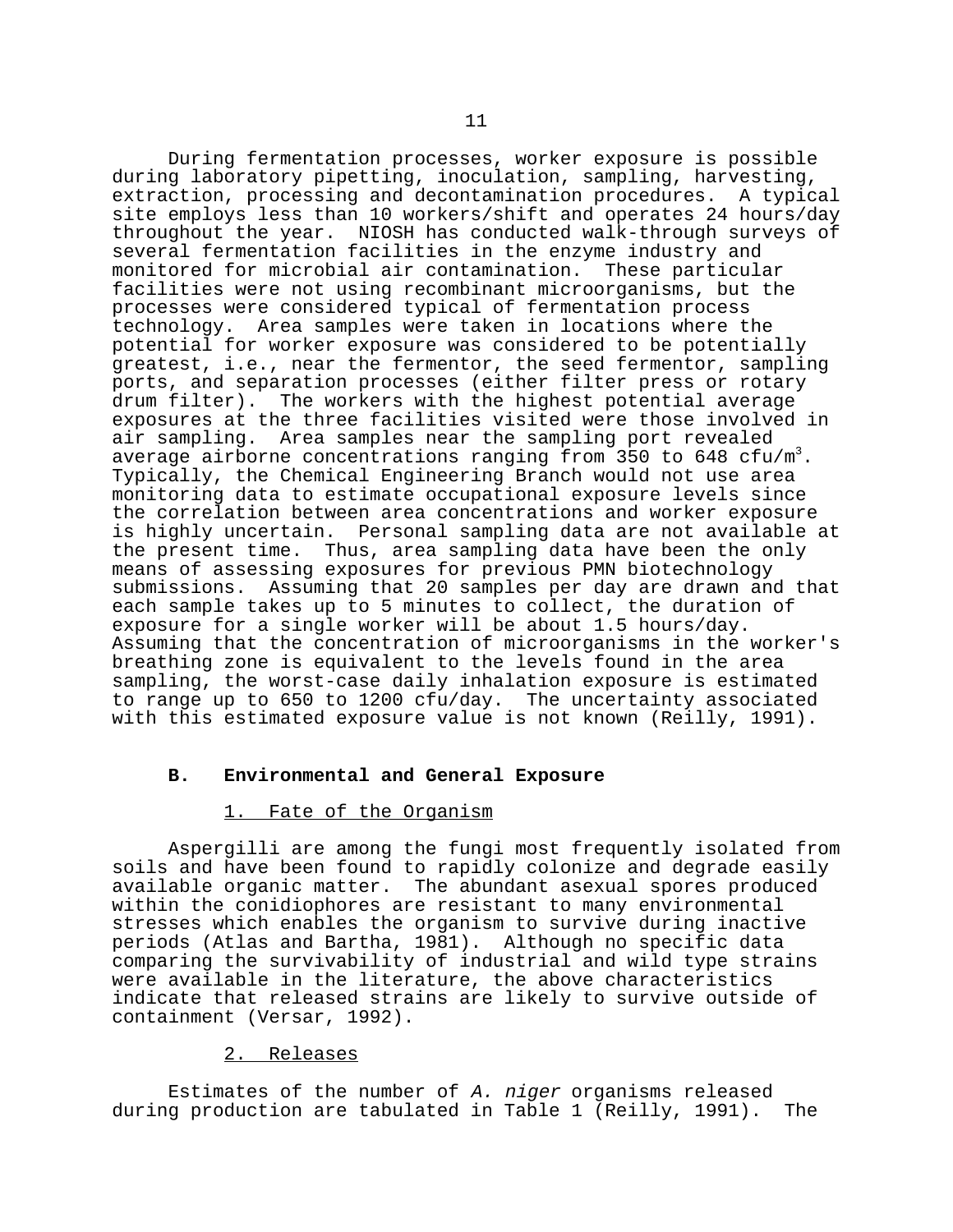uncontrolled/untreated scenario assumes no control features for the fermentor off-gases, and no inactivation of the fermentation broth for the liquid and solid waste releases. The containment criteria required for the full exemption scenario assume the use of features or equipment that minimize the number of viable cells in the fermentor off-gases. They also assume inactivation procedures resulting in a validated 6-log reduction of the number of viable microorganisms in the liquid and solid wastes relative to the maximum cell density of the fermentation broth.

|                                                                   | TABLE 1. Estimated Number of Viable A. niger<br>Organisms Released During Production |                                                                  |                        |  |  |
|-------------------------------------------------------------------|--------------------------------------------------------------------------------------|------------------------------------------------------------------|------------------------|--|--|
| Release Media                                                     | Uncontrolled/<br>Untreated<br>(cfu/day)                                              | Full<br>Exemption<br>(cfu/day)                                   | Release<br>(days/year) |  |  |
| Air Vents<br>Rotary Drum Filter<br>Surface Water<br>Soil/Landfill | $2x10^8 - 1x1011$<br>250<br>$7 \times 10^{12}$<br>$7 \times 10^{14}$                 | $< 2x10^8 - 1x1011$<br>250<br>$7 \times 10^6$<br>$7 \times 10^8$ | 350<br>350<br>90<br>90 |  |  |

Source: Reilly, 1991

 These are "worst-case" estimates which assume that the maximum cell density in the fermentation broth for fungi is  $10^7$  cfu/ml, with a fermentor size of 70,000 liters, and the separation efficiency for the rotary drum filter is 99 percent.

## 3. Air

Specific data which indicate the survivability of A. niger in the atmosphere after release are currently unavailable. Survival of vegetative cells during aerosolization is typically limited due to stresses such as shear forces, desiccation, temperature, and UV light exposure. As with naturally-occurring strains, human exposure may occur via inhalation as the organisms are dispersed in the atmosphere attached to dust particles, or lofted through mechanical or air disturbance.

Air releases from fermentor off-gas could potentially result in nonoccupational inhalation exposures due to point source releases. To estimate exposures from this source, the sector averaging form of the Gaussian algorithm described in Turner (1970) was used. For purposes of this assessment, a release height of 3 meters and downward contact at a distance of 100 meters were assumed. Assuming that there is no removal of organisms by controls/equipment for off-gases, potential human inhalation dose rates are estimated to range from 3.0 x  $10^3$  to 1.5 x  $10^6$  cfu/year for the uncontrolled/untreated scenario and less than that for systems with full exemptions. It should be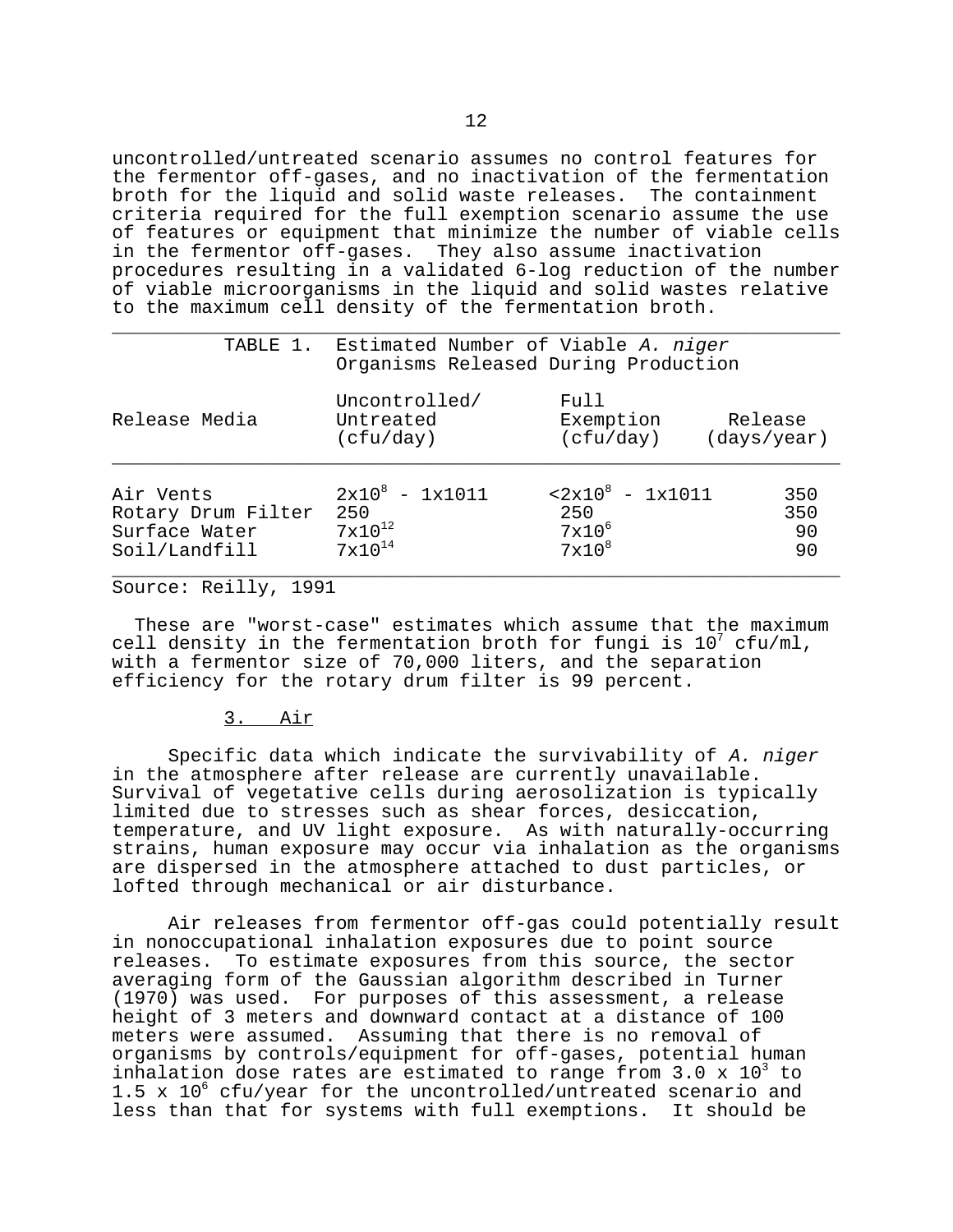noted that these estimates represent hypothetical exposures under reasonable worst case conditions (Versar, 1991).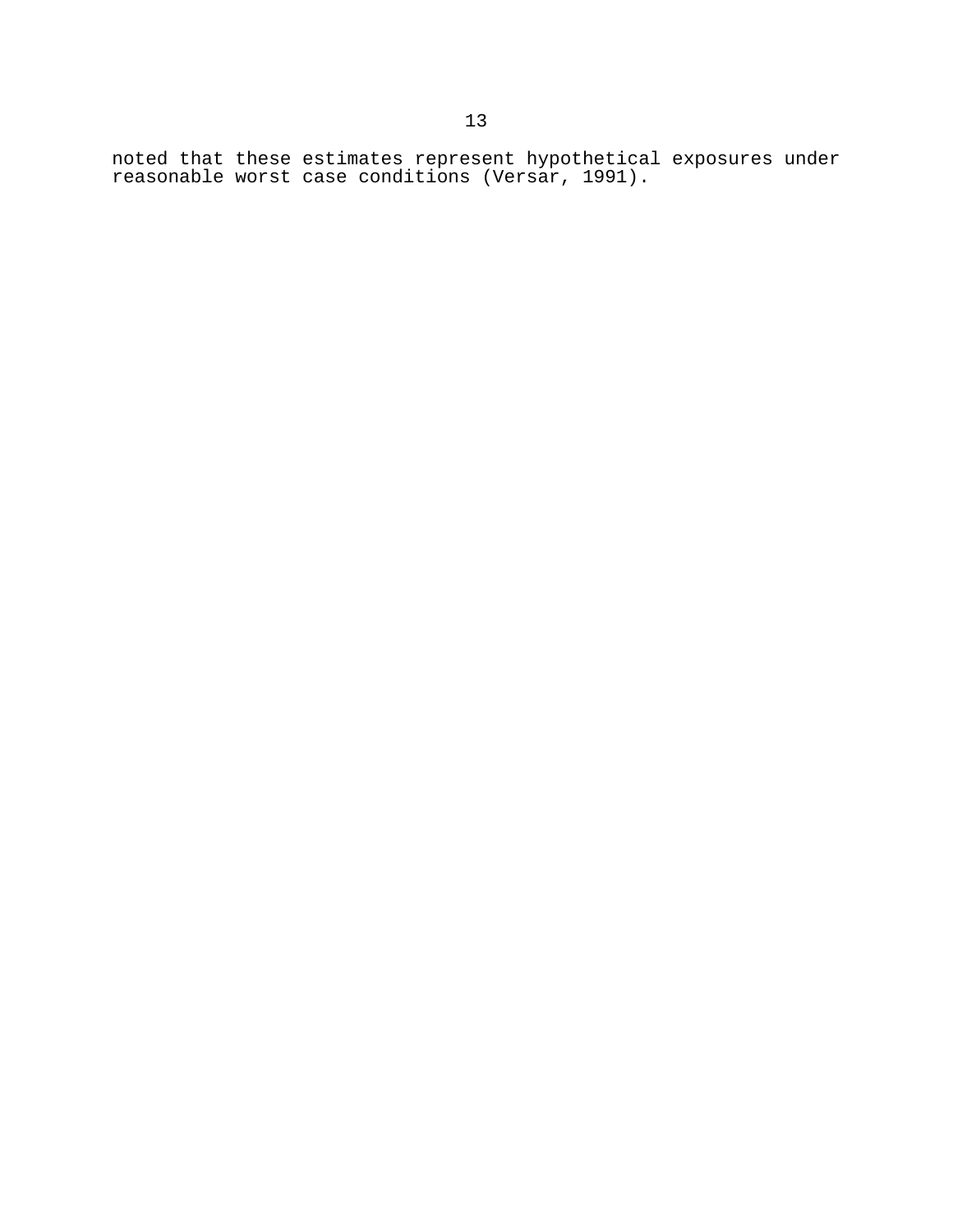# 4. Water

The concentrations of  $A$ . niger in surface water were estimated using stream flow values for water bodies receiving process wastewater discharges from facilities within SIC Code 283 (drugs, medicinal chemicals, and pharmaceuticals). The surface water release data (cfu/day) tabulated in Table 1 were divided by the stream flow values to yield a surface water concentration of the organism (cfu/l). The stream flow values for SIC Code 283 were based on discharger location data retrieved from the Industrial Facilities Dischargers (IFD) database on December 5, 1991, and surface water flow data retrieved from the RXGAGE database. Flow values were obtained for water bodies receiving wastewater discharges from 154 indirect (facilities that send their waste to a POTW) and direct dischargers facilities that have a NPDES permit to discharge to surface water). Tenth percentile values indicate flows for smaller rivers within this distribution of 154 receiving water flows and 50th percentile values indicate flows for more average rivers. The flow value expressed as 7Q10 is the lowest flow observed over seven consecutive days during a 10-year period. The use of this methodology to estimate concentrations of A. niger in surface water assumes that all of the discharged organisms survive wastewater treatment and that growth is not enhanced by any component of the treatment process. Estimated concentrations of A. niger in surface water for the uncontrolled/untreated and the full exemption scenarios are tabulated in Table 2 (Versar, 1992).

| Flow                                                         | Receiving<br>Stream Flow<br>(MLD*) |               |                                                              | Organisms<br>(cfu/l)   |  |
|--------------------------------------------------------------|------------------------------------|---------------|--------------------------------------------------------------|------------------------|--|
|                                                              | Mean                               | 7010          | Mean                                                         | 7010                   |  |
| Uncontrolled/Untreated<br>10th Percentile<br>50th Percentile | 156<br>768                         | 5.60<br>68.13 | $4.5x10^{4}$<br>$9.11 \times 10^3$ 1.03 $\times 10^5$        | $1.25 \mathrm{x} 10^6$ |  |
| Full Exemption<br>10th Percentile<br>50th Percentile         | 156<br>768                         | 5.60<br>68.13 | $4.5x10^{-2}$<br>$9.11 \times 10^{-3}$ 1.03 $\times 10^{-1}$ | $1.25x100^\circ$       |  |

TABLE 2. A. niger Concentrations in Surface Water

\*MLD = million liters per day Source: Versar, 1991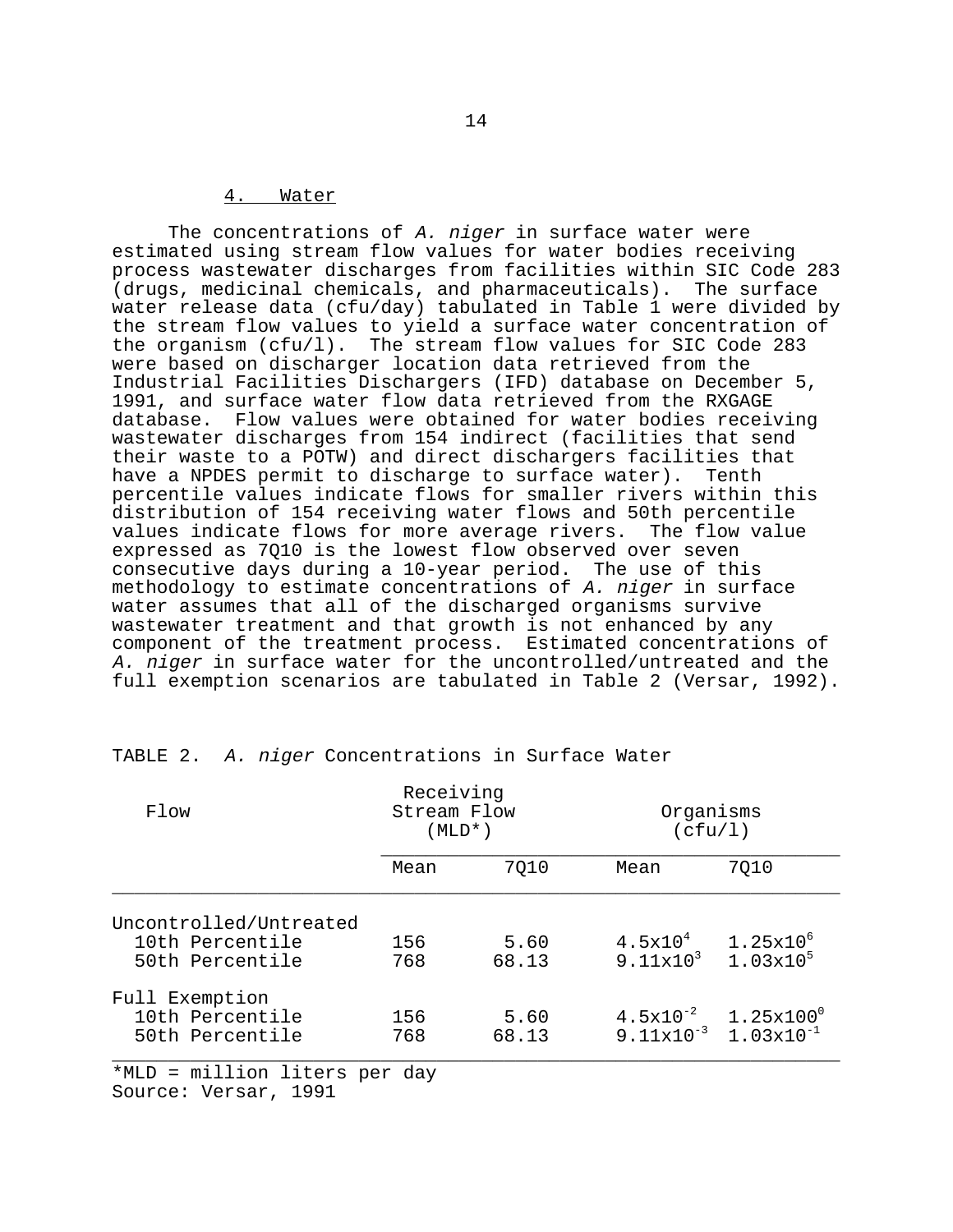## 5. Soil

Since soil is the natural habitat for A. niger, long-term survival in the environment is expected. Human exposures via dermal contact and ingestion routes, and environmental exposures [i.e., to terrestrial, avian, and aquatic organisms (via runoff)] may occur at the discharge site because of the establishment of A. niger within the soil (Versar, 1991).

6. Summary

Although direct monitoring data are unavailable, worst case estimates do not suggest high levels of exposure of A. niger to either workers or the public resulting from normal fermentation operations.

## **V. INTEGRATION OF RISK ASSESSMENT**

In the previous sections, information regarding the potential exposures and hazards to workers, the general public, animals, plants and the environment was reviewed. This section serves to integrate this information to evaluate the potential risks associated with the industrial use of Aspergillus niger.

## **A. Discussion**

# 1. Risks to Humans and Animals

Reports associating A. niger with infectious diseases in healthy individuals are uncommon, although A. niger is a recognized opportunistic pathogen. Given the relative infrequency of anecdotal reports and the frequency with which all humans are exposed to A. niger, both by ingestion and inhalation, the probability of colonization in immunocompetent individuals must be quite small. The probability of colonization in immunosuppressed people, however, is relatively high. Nevertheless, given the already ubiquitous presence of A. niger,<br>the increased environmental burden of A. niger due to release from commercial facilities under conditions imposed by exemption criteria is probably negligible. Thus, it may be concluded that the use of A. niger in fermentation facilities is unlikely to increase the baseline risk of infection by A. niger.

The primary hazard to humans and animals appears to be toxicity associated with the production of mycotoxins known as malformins. Concern is reduced due to available information on the relevant toxins. The higher values of toxicity for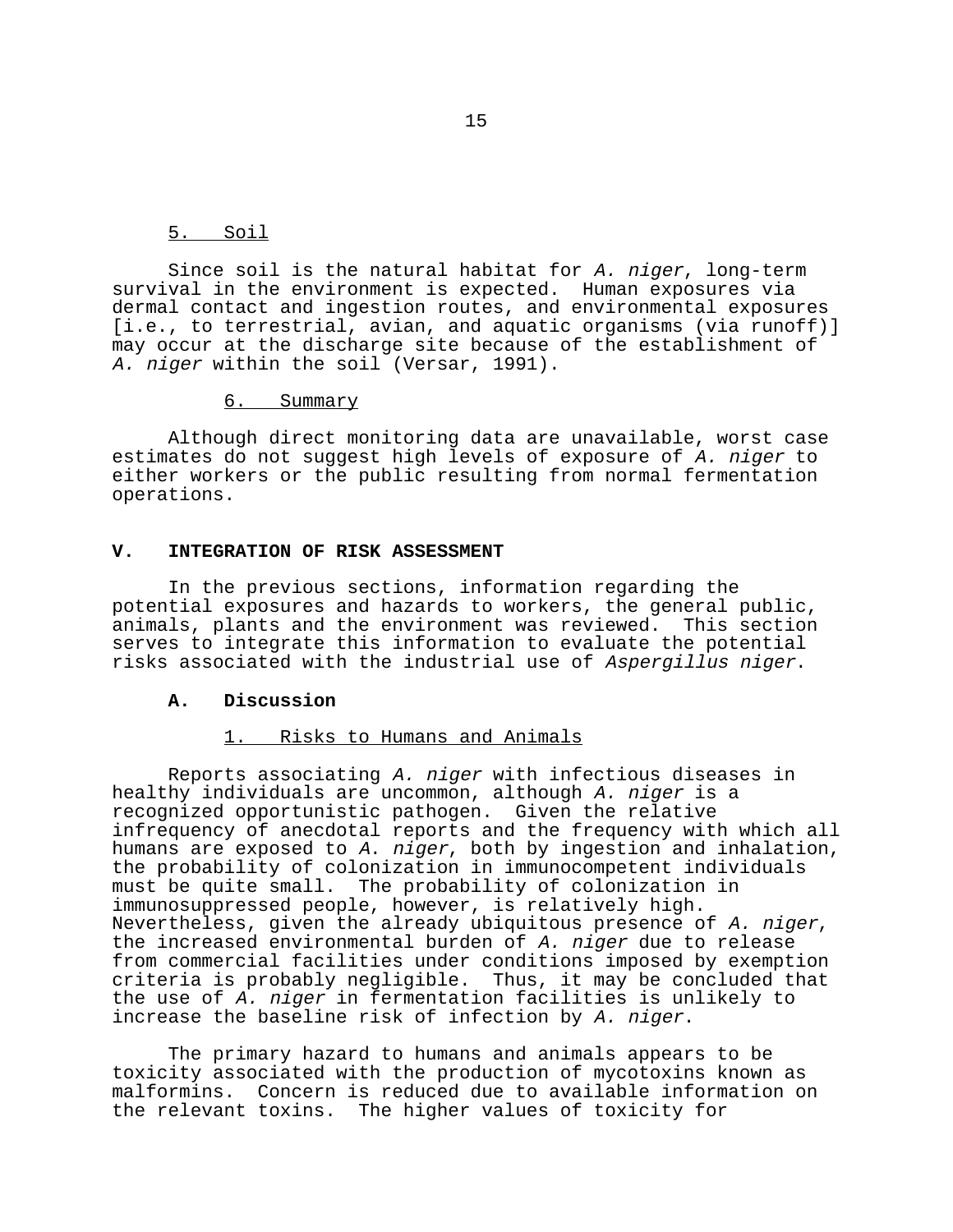malformins A and C were determined by intraperitoneal injection, a route not considered to be environmentally relevant. Furthermore, data for toxicity via ingestion indicate that the toxicity is much lower by this route (Yoshizawa, 1975). This lower toxicity may be due to the destruction of the malformins, which are cyclic pentapeptides, in the gastrointestinal tract.

A. niger metabolites have caused adverse effects in livestock. The prevalence of strains that can produce these mycotoxins is unknown. Thus, it is uncertain whether the release, via waste disposal or air emissions, of A. niger strains capable of producing mycotoxins will add to the environmental burden of mycotoxin producing strains.

Significant environmental release of the mycotoxins themselves is unlikely if the commercial production takes place in a submerged fermentation system, since mycotoxins tend to be elaborated when A. niger is grown on solid substrates. However, some production of citric acid does take place on surface cultures, and mycotoxins may be produced. In addition, malformins are more likely to be produced in cultures at stationary phase, so that production control could limit the elaboration of these toxins. Selection of recipient strains known to be incapable of mycotoxin production or direct toxicity testing of production strains can address the concerns of possible mycotoxin elaboration during commercial production. Inactivation of mycotoxins by physical or chemical means prior to release of either the final product or the fermentation wastes may be another mechanism for reducing risk. It should be noted, however, that methods used to reduce levels of the microbial organism may not inactivate the mycotoxin produced. Mycotoxin production also seems to be a strain specific phenomenon.

Incidents involving industrial strains associated with allergic reaction in workers are rare. The offending antigen also appears to be strain dependent. In general, A. niger has a documentable history of safe use. Additionally, exposure to workers and the public is limited with closed-system fermentation.

# 2. Risks to Plants

A. niger is generally regarded as a strict saprophyte (Farr et al., 1989, Commonwealth Mycological Institute, 1966). As with effects on animals, the rare adverse plant effects seen appear to be strain specific. Since A. niger is ubiquitous in the environment, and the use of this organism in fermentation systems will not increase the low potential for adverse effects.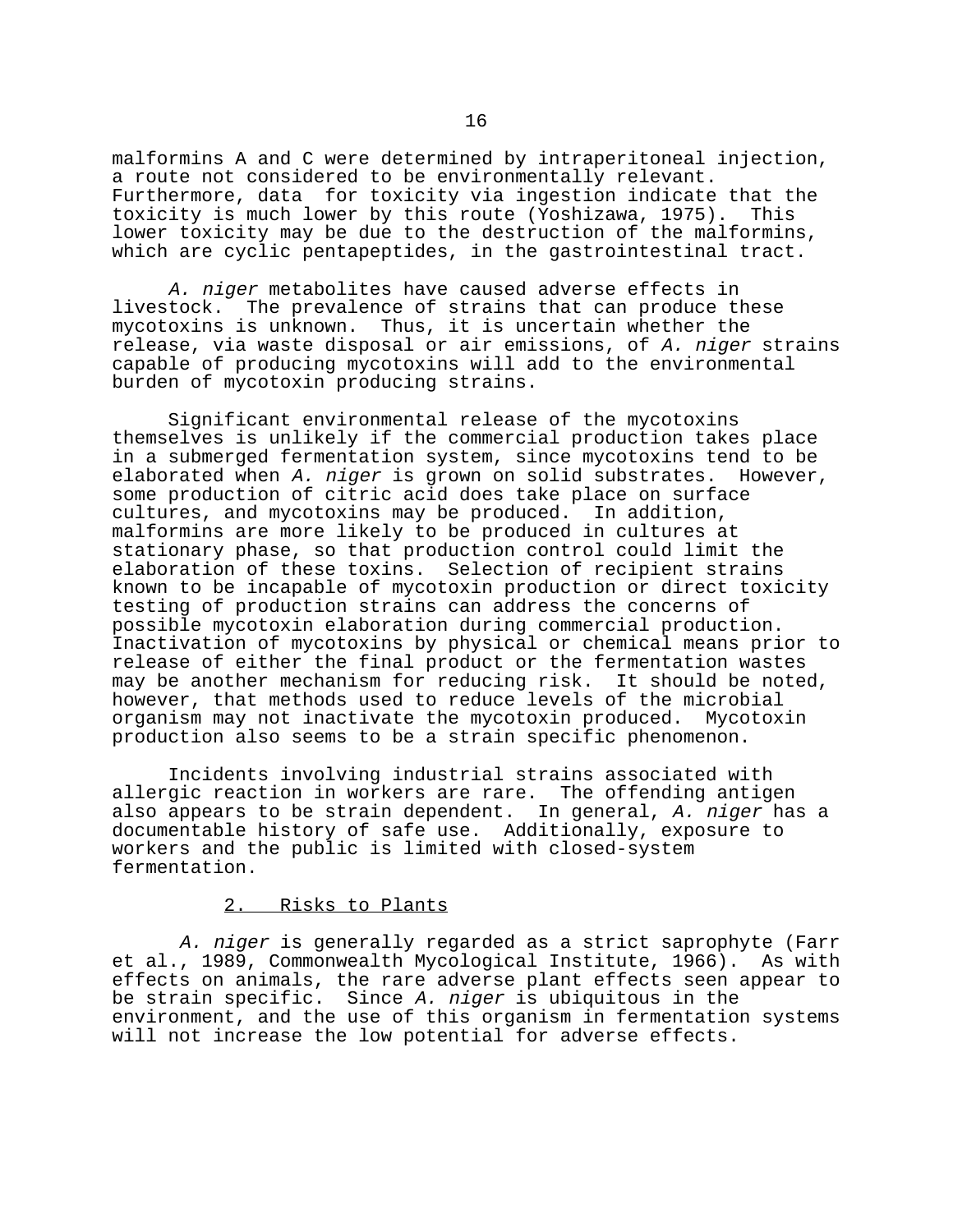# 3. Other Risks

Other problems with A. niger are related to its ability to grow on a variety of substrates, causing deterioration of materials on which it is growing. For example, A. niger causes economic losses due to spoilage of bakery, fruit and vegetable products. A. niger also damages surface layers of wood, raw cotton fibers and many other materials. However, because A. niger is already ubiquitous, the increased environmental burden of A. niger due to release from commercial facilities is probably negligible. Thus, the baseline risk of materials damage by A. niger will not be affected by the use of A. niger in commercial facilities.

## 4. Summary of Risk Integration

Aspergillus niger is worldwide in distribution and has been isolated from numerous habitats. Humans are continually exposed to A. niger spores and vegetative forms on foodstuffs and in the air. The vast majority of strains of A. niger, especially those used in industrial fermentation, have a history of safe use. While there are sporadic reports to the contrary, most isolates have not been documented to be serious pathogens of humans, animals or plants. Specific strains may produce certain mycotoxins or may elicit allergic responses among workers. Those limited instances of adverse effects seem to be associated with a limited number of strains. With proper characterization of industrial strains, use of those with potential for such effects can be avoided.

## **B. Recommendation**

Aspergillus niger is recommended for the tiered exemption.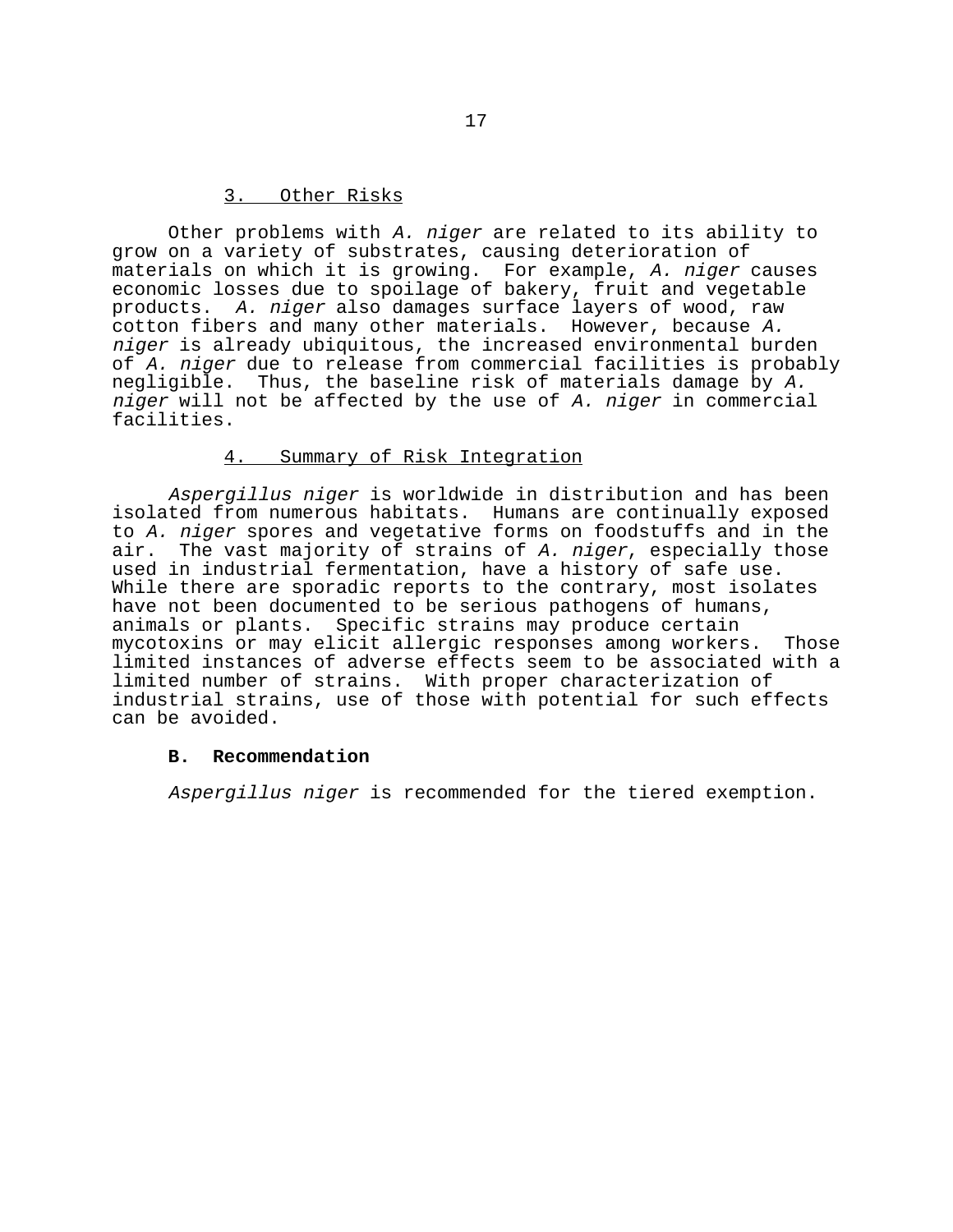#### VI. REFERENCES

### **A. Primary Sources**

AIBS (American Institute of Biological Sciences). 1978. Report to the Environmental Protection Agency: Criteria and Rationale for Decision Making in Aquatic Hazard Evaluation (Contract No. 68-01-2457). Office of Pesticide Programs, U.S. Environmental Protection Agency, Washington, D.C. (2)

Abdel-Hafez, S.I., A.A. Shoriet. 1985. Mycotoxin producing fungi and mycoflora of air-dust from Taif, Saudi Arabia. Mycopathologia 92: 65-71.

Anderegg, R.J., K. Biemann, G. Buechi and M. Cushman. 1976. Malformin C, a new metabolite of Aspergillus niger. Jour. Amer. Chem. Soc. 98: 365-3370.

Atlas R. and Bartha R. 1981. Microbial ecology: Fundamentals and applications, pp. 216 and 231. Addison Wesley Publishing, Company, Inc., Phillipines. (3)

Austwick, P.K.C. 1965. Pathogenicity of Aspergillus species, pp. 82-126. In K.B. Raper and D.I. Fennell,(eds.), The Genus Aspergillus. Williams and Wilkins, Baltimore, MD.

Barbesgaard, P. 1977. Industrial enzymes produced by members of the genus Aspergillus. In J.E. Smith and J.A. Pateman, (eds.), Genetics and physiology of Aspergillus. Academic Press, New York.

Beckwith, A., R. Vesonder, and A. Ciegler. 1976. Chemical methods investigated for detoxifying aflatoxin in foods and feeds, Chapter 4. In J. Roderick (ed.), Mycotoxins and other fungal related food problems, Advances in Chemistry Series #149. American Chemical Society, Washington, DC.

Bennett, J.E. 1979a. Aspergillosis, pp. 546-547. In P. Beeson, W. McDermott, and J. Wyngaarden, (eds.), Cecil textbook of medicine, 15th edition. W.B Saunders, Philadelphia.

Bennett, J.E. 1979b. Aspergillus species, pp. 2002-2008. In G. Mandell, R.G. Douglas, and J.E. Bennett, (eds.), Principles and Practices of Infectious Diseases, John Wiley and Sons, New York.

Bennett, J.E. 1980. Aspergillosis, pp. 742-744. In K.J. Isselbacher, R.D. Adams, E. Braunwald, R.G. Petersdorff, and J.D. Wilson (eds.), Harrison's Principles of Internal Medicine, McGraw-Hill, New York.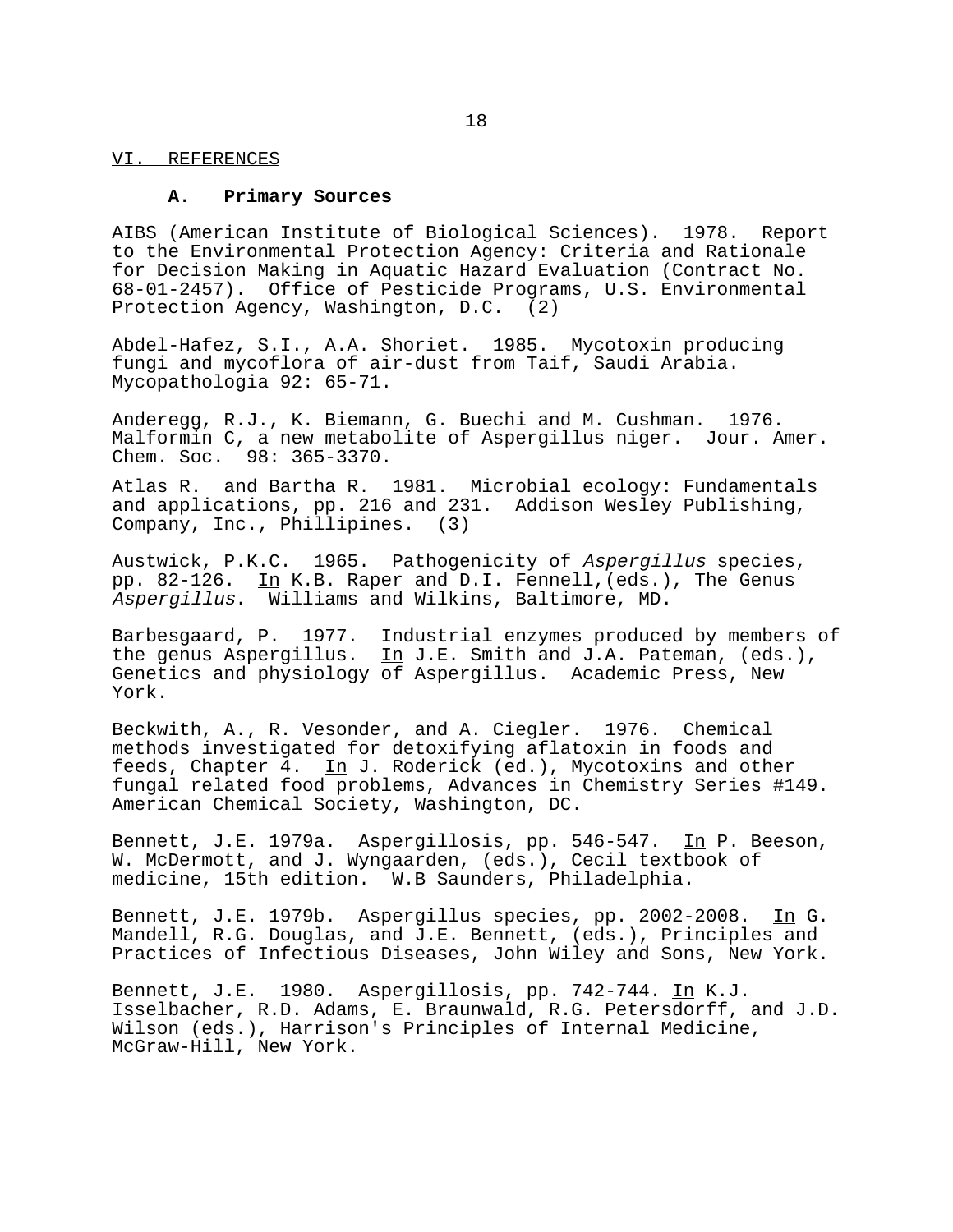Bennett, J.W. 1985a. Molds, manufacturing and molecular genetics. In W.E. Timberlake, (ed.), Molecular genetics of filamentous fungi. Alan R. Liss, Inc., NY.

Bennett, J.W. 1985b. Taxonomy of fungi and biology of the Aspergilli. In A.L. Demain and N.A. Solomon, (eds.), Biology of industrial microorganisms. Benjamin Cummings Publishing Co., Menlo Park, CA.

Berry, D., A. Chmiel, and Z. Al Obaidi. 1977. Citric acid production by Aspergillus niger. In J.E. Smith and J.A. Pateman, (eds.), Genetics and physiology of Aspergillus. Academic Press, NY.

Betina, V. 1989. Mycotoxins. In Bioactive Molecules, Volume 9. Elsevier American Publishers, Oxford.

Ciegler, A. and R.F. Kurtzman. 1970. Penicillic acid production by blue eye fungi on various agricultural commodities. App. Microbiol. 20:761-764

Ciegler, A. and R.F. Vesonder. 1987. Microbial food and feed toxicants: fungal toxins, pp.  $19-126$ . In The CRC handbook of microbiology, Volume VIII. CRC Press, Boca Raton, FL.

Cole, R.J.. 1984. Screening for mycotoxins and toxin-producing fungi. In V. Betina (ed.), Mycotoxins: Production, isolation, separation and purification. Elsevier Scientific Publishers, Amsterdam.

Commonwealth Mycological Institute. 1966. Description #94. Aspergillus niger rot of onions.

Curtis, R.W., W.R. Stevenson, and J. Tuite. 1974. Malformin in Aspergillus niger infected onion bulbs (Allium cepa). Appl. Microbiol. 28: 362-365.

Dykewicz, M.S., P. Laufer, R. Patterson, M. Roberts, and H.M. Sommers. 1988. Woodman's disease: Hypersensitivity pneumonitis from cutting live trees. J. Allergy Clin. Immunol. 81:455-460.

Edwards, J.H. and T.S. Al-Zubaidy. 1977. Medical aspects. In J. E. Smith and J. A. Pateman, (eds.), Genetics and physiology of Aspergillus. Academic Press, NY.

Farr, D.F., G.F. Bills, G.P. Chamuris, and A.Y. Rossman. 1989. Fungi on plants and plant products in the United States. APS Press, St. Paul, MN. (2)

Farringer, R. 1985. Hazard Evaluation Division Standard Evaluation Procedure: Wild Mammal Toxicity Test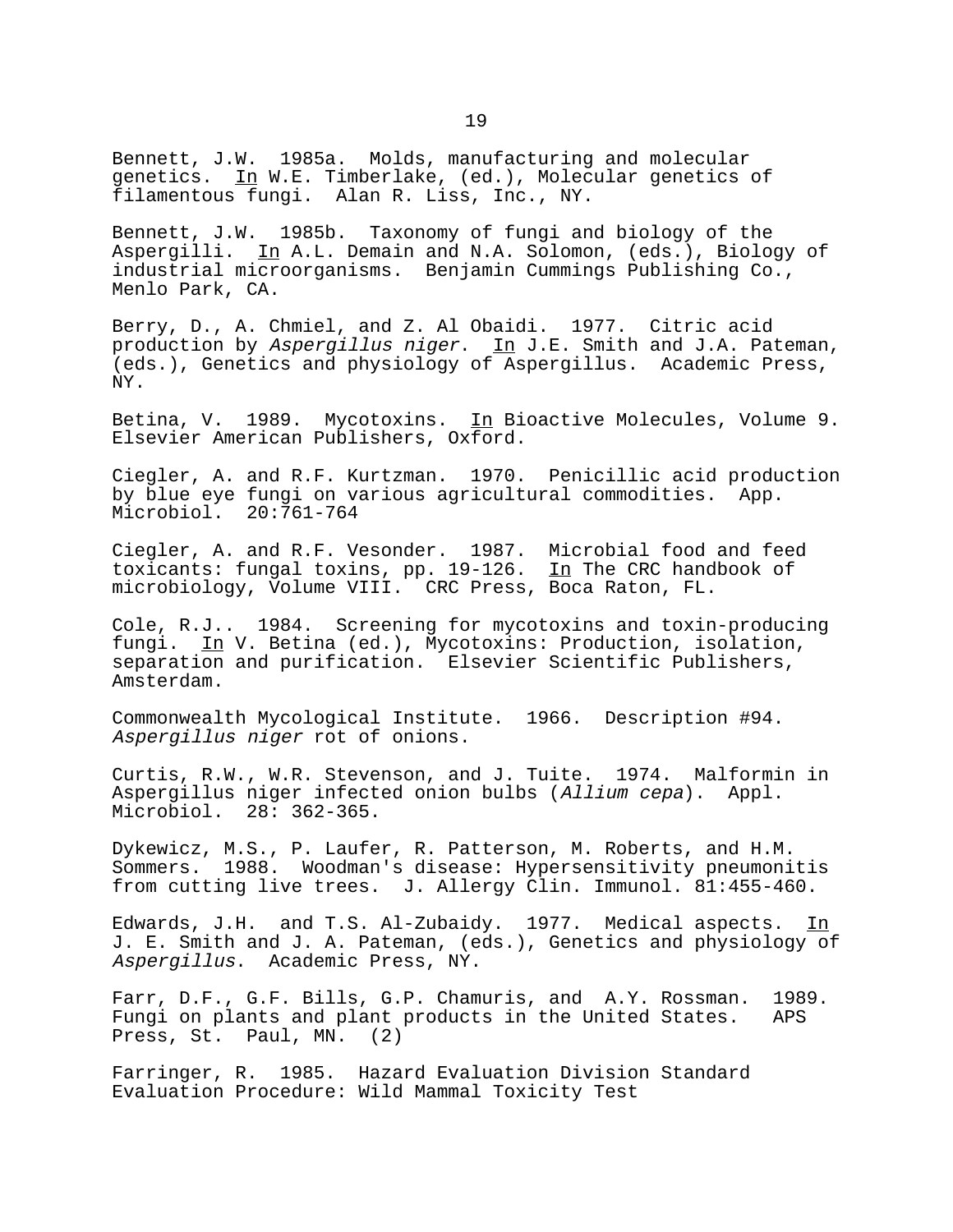(EPA-540/9-85-004). Office of Pesticide Programs, U.S. Environmental Protection Agency, Washington, D.C. (2)

Finkelstein, D.B., et al. 1989. Protein secretion in Aspergillus niger. In C.L. Hershberger, S. Queener, and G. Hegeman, (eds), Genetics and molecular biology of industrial microorganisms. American Society for Microbiology, Washington, DC.

Frisvad, J.C., D.L. Hawksworth, Z. Kozakiewicz, J.I. Pitt, R.A. Samson, and A.C. Stolk. 1990. Proposals to conserve important species names in Aspergillus and Penicillium, pp. 83-89. In R.A. Samson and J.I. Pitt, (eds.), Modern concepts in Penicillium and Aspergillus classification. Plenum Press, NY.(1)

Frommer, W., B. Ager, L. Archer, B. Brunius, C.H. Collins, R. Donakian, C. Frontali, S. Hamp, E.H. Houwink, M.T. Kuenzi, P. Kramer, H. Lagast, S. Lund, J.L. Mshler, F. Normand-Plessier, K. Sargeant, M.G. Tuijnenburg, S.P. Vranch and R.G. Werner. 1989. Safe biotechnology III. Safety precautions for handling microorganisms of different classes. Appl. Microbiol. Biotechnol. 30: 541-552

Gill, D.M.. 1982. Bacterial toxins: a table of lethal amounts. Microbiological Review 46:86-94. (2)

Gugnani, A.C., B.C. Okafor, F. Nzelibe, and O.A. Njoku. 1989. Etiological agents of otomycosis in Nigeria. Mycoses 32: 224-229. (1)

Hawksworth, D.L. 1990. Problems and prospects for improving the stability of names in Aspergillus and Penicillium. In R.A. Samson and J.I. Pitt, (eds.), Modern concepts in Penicillium and Aspergillus classification. NATO Advanced Science Institute Series, Series A: Life Sciences, Volume 185. Plenum Press, NY.(1)

Horn, B.W. and D.T. Wicklow. 1983. Factors influencing the inhibition of aflatoxin production in corn by Aspergillus niger. Can. J. Microbiol. 29:1087-1091.

Jackson, C.R. 1962. Aspergillus crown rot of peanuts in Georgia, seed treatment fungicides for control of seedborne fungi in peanut. Plant Disease Reporter 46:888-892. (2)

Jong, S.C. and M.J. Gantt, (eds.) 1987. Catalogue of fungi and yeasts, 17th edition. American Type Culture Collection, Rockville, MD.

Kierownik. 1990. Pulmonary aspergillosis caused by Aspergillus niger. Pneumonol. Pol. 58: 328-333.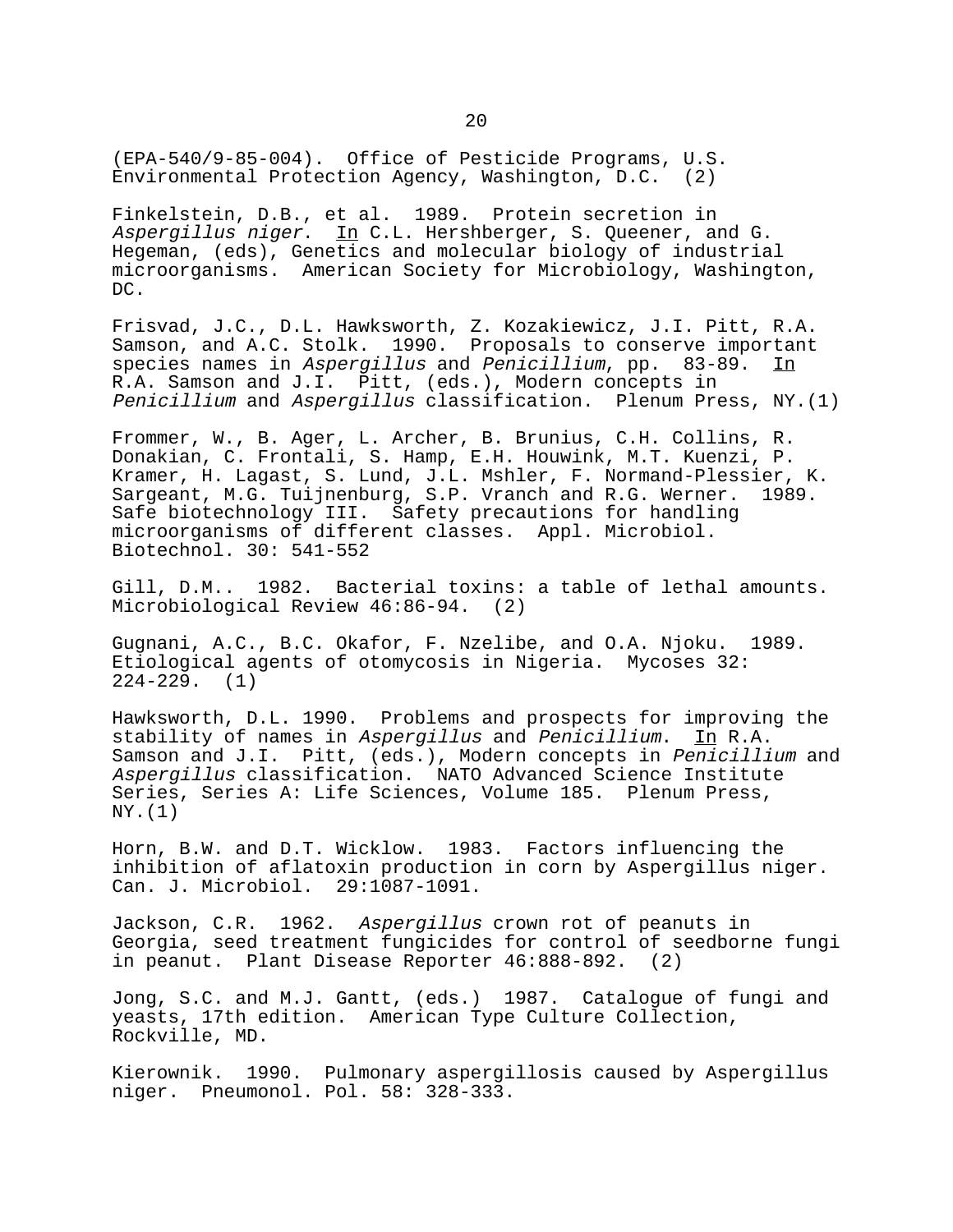Kobbe, B., M. Cushman, G.N. Wogan and A.L. Demain. 1977. Production and antibacterial activity of Malformin C, a toxic metabolite of Aspergillus niger. Appl. and Environ. Microbiol. 33: 996-997. (1)

Korzeniowska-Kosela, M., et al. 1990. Pulmonary Aspergillosis caused by Aspergillus. Pneumonol. Pol. 58:328-333. (1)

Kozowski, M. and P.P. Stepien. 1982. Restriction analysis of mitochondrial DNA of members of the genus Aspergillus as an aid in taxonomy. Jour. Gen. Microbiol. 128:471-476. (1)

Kubicek, C. and M. Rohr. 1986. Citric acid fermentation. CRC Critical Reviews in Biotechnology 3(4):331-373.

Kubo, S. 1989. Changes in the specificity of blood groups induced by enzymes from soil fungi. Jour. Forensic Science 34(1):96-104.

Kusters-van Someren, M.A., H.C.M. Kester, R.A. Samson, and J. Visser. 1990. Variations in pectolytic enzymes of the black Aspergilli: A biochemical and genetic approach. In R.A. Samson and J.I. Pitt, (eds.), Modern concepts in Penicillium and Aspergillus classification. NATO Advanced Science Institute Series, Series A: Life Sciences, Volume 185. Plenum Press, NY.(1)

Louthrenoo, W., Y.S. Park, L. Philippe, and H.R. Schumacher, Jr. 1990. Localized peripheral calcium oxalate crystal deposition caused by Aspergillus niger infection. Jour. Rheumatol. 17: 407-412. (1)

Maggi, E., M. Mazzetti, A. Ravina, C. Simnelli, P. Parronchi, D. Macchia, P. Biswas, M. Di Pietro and S. Romagnani. 1989. Increased production of IgE protein and IgE antibodies specific for fungal antigens in patients with the acquired immunodeficiency syndrome. Ric. Clin. Lab. 19:45-49. (1)

McGinnis, M.R. 1980. Laboratory handbook on medical mycology, pp. 475-480. Academic Press, NY. (1)

Moss, M.D. 1977. Mycotoxins. In J.E. Smith and J.A. Pateman, (eds.), Genetics and physiology of Aspergillus. Academic Press, New York. (1)

Peterson, S. 1991. Phone conversation with John Kough, U.S. Environmental Protection Agency, Washington, D.C. (2)

Padhye, A.A. 1982. Fungi pathogenic to man and animals. In A. Laskin and H.A. Lechevalier, (eds.), CRC handbook of microbiology, Volume II. CRC Press, West Palm Beach, FL.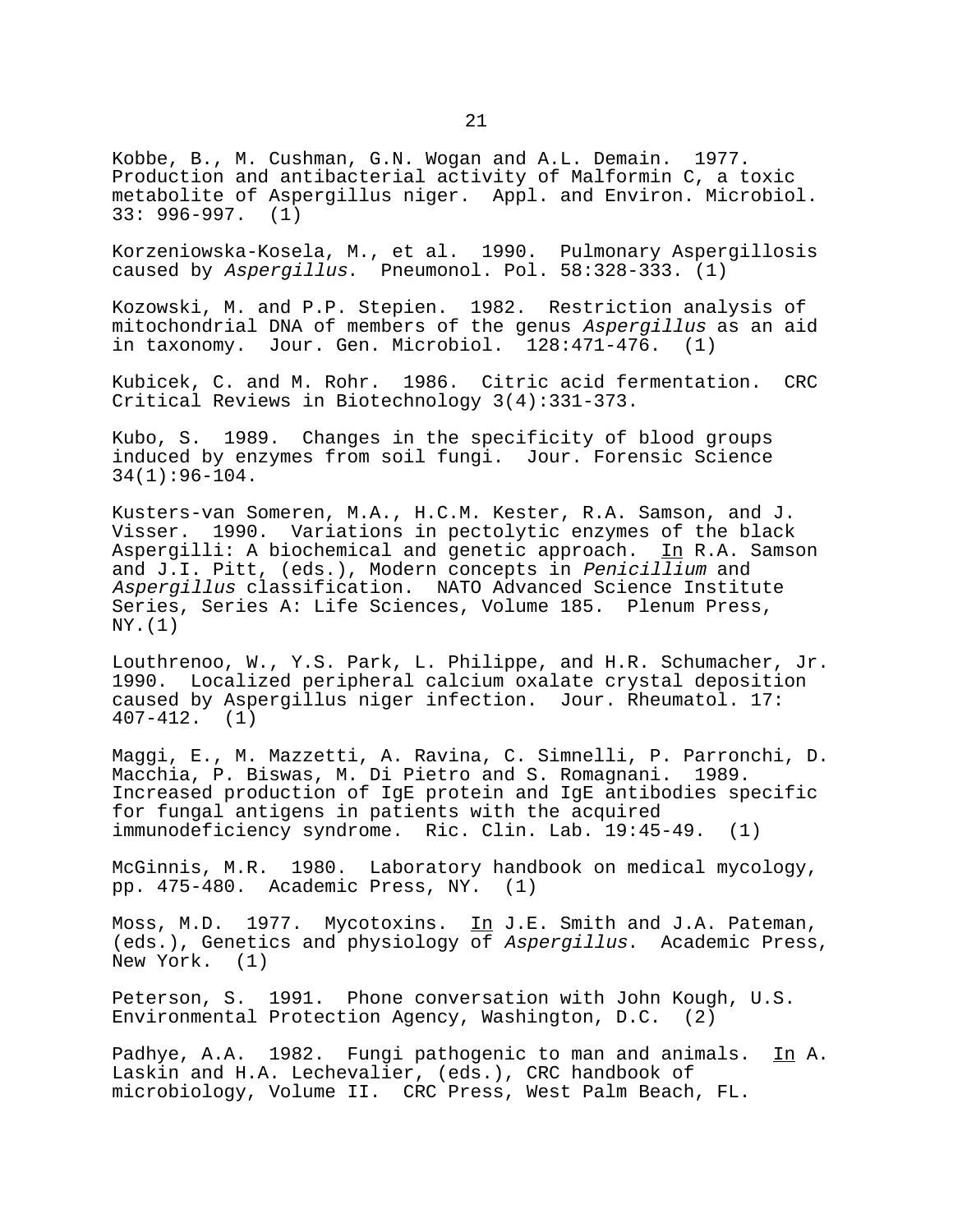Palmas, F., S. Consentino and P. Cardia. 1989. Fungal air-borne spores as health risk factors among workers in alimentary industries. Euro. Jour. Epidemiol. 5:239-243. (1)

Pavlenko, S.A. 1990. Otomycoses in the Kuznetsk region and organization of medical services for this group of population. Vestn-Otorinolar. July-Aug(4):70-71. (1)

Prakash, O. and Raoof, M.A. 1989. Control of mango fruit decay with post harvest application of various chemicals against black rot, stem end rot and anthracnose disease. Int. J. Trop. Plant Dis. 6:99-106.

Raper, K.B. and D.I. Fennell. 1965. The genus Aspergillus.<br>Williams and Wilkins Company, Baltimore, MD.

Reilly,B. 1991. Analysis of environmental releases and occupational exposure in support of proposed TSCA 5(h)(4) exemption. Unpublished, U.S. Environmental Protection Agency, Washington, D.C.

Richard, J.L., J.R. Thurston, W.M. Peden, and C. Pinello. 1984. Recent studies on aspergillosis in Turkey poults. Mycopathologia 87:3-11. (2)

Sayre, P. 1991. Justification for TSCA biotechnology rule preamble criteria relevant to 5(h)(4) microorganisms. Unpublished, U.S. Environmental Protection Agency, Washington, D.C.

Semeniuk, G., G.S. Harshfield, C.W. Carlson, C.W. Hesseltine and W.F. Kwolek. 1971. Mycotoxins in Aspergillus. Mycopathologia 43:137-152.

Sharma, R.C. and D. Vir. 1986. Post harvest diseases of grapes and studies on their control with benzimidazole derivatives and other fungicides. Pesticides (Bombay) 20:14-15.

Sinha, P. and Saxena, S.K. 1987. Effect of treating tomatoes with leaf extract of Lantana camara on development of fruit rot caused by A. niger in presence of Drosophila busckii. Indian J. Exp Biol. 25:143-144.

Smith, J.P., S. Khanizadeh, F.R. van de Voort, et al. 1988. Use of response surface methodology in shelf life extension studies of a bakery product. Food Microbiol (Lond) 5:163-176.

Thom, C. and K.B. Raper. 1945. A manual of the Aspergilli. Williams and Wilkins Company, Baltimore, MD. (1)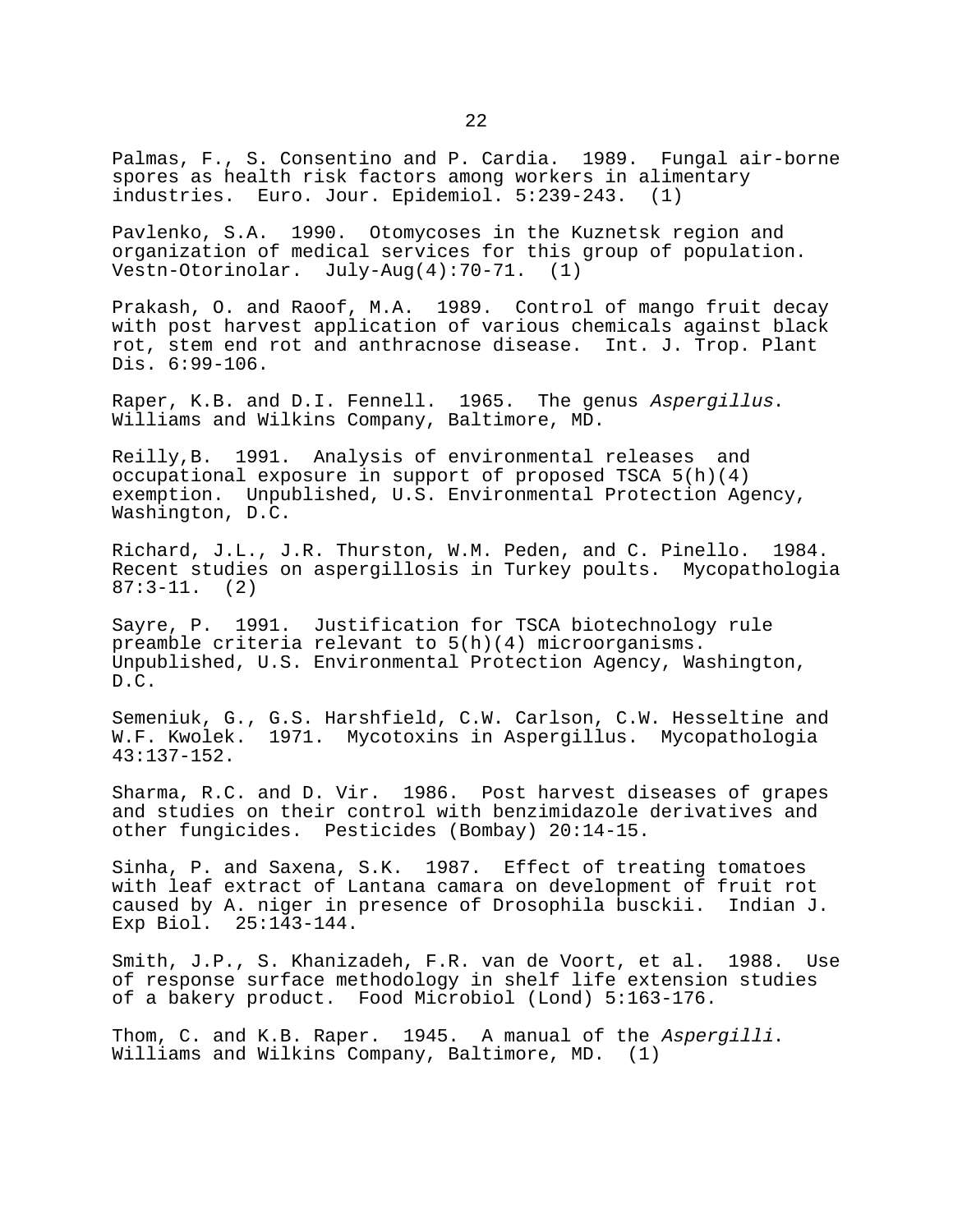Thomas, A.R. 1977. The genus Aspergillus and biodeterioration. In J.E. Smith and J.A. Pateman, (eds.), Genetics and physiology of Aspergillus. Academic Press, NY.

Topping, M.D., D. Scarisbrick, C. Miucyzynska, E. Clarke, and E. Seaton. 1985. Clinical and immunological reactions to Aspergillus niger among workers at a biotechnology plant. Brit. Jour. Ind. Med. 42:312-318.

Turner, B. 1970. Workbook of atmospheric dispersion estimates. U.S. Environmental Protection Agency, Research Triangle Park, NC. (3)

Ueno, Y. and I. Ueno. 1978. Toxicology and biochemistry of mycotoxins. In K. Uraguchi and M. Yamazaki, (eds.), Toxicology, bochemistry, and pathology of mycotoxins. John Wiley and Sons, Halstead Press, NY.

U.S. Department of Health and Human Services. 1986. Guidelines for research involving recombinant DNA molecules; Notice. 51 FR 16958, May 7, 1986.

U.S. Department of Health and Human Services. Undated. Proposed biosafety guidelines for microbial and biomedical laboratories. Office of Biosafety, Center for Disease Control.

Voss, E.G., et al. 1983. International code of botanical nomenclature adopted at the Thirteenth International Botanical Congress, Sydney, August 1981. Regnum Vegetabile 111:1-472. (1)

Walsh, T.J. and P.A. Pizzo. 1988. Nosocomial fungal infections: A classification for hospital-acquired fungal infections and mycoses arising from endogenous flora or reactivation. Ann. Rev. Microbiol. 42:517-545.

Ward, O.P. 1989. Fermentation biotechnology. Prentice Hall, Englewood Cliffs, NJ.

Wyllie, T.D. and L.G. Morehouse, (eds.) 1971. Mycotoxic fungi, mycotoxins, mycotoxicosis, Volume 3. (Russian) Vestn. Otorinolaringol. July-Aug. (4):70-74. (1)

Yoshizawa, T., Y. Tsuchiya, N. Morooka and Y. Sawada. 1975. Malformin Al as a mammalian toxicant from Aspergillus niger. Agric. Biol. Chem. 39:1325-1326.

# **B. Secondary Sources**

(1) Dynamac. 1991. Human health assessment of the possible risk for use Aspergillus niger as a recipient microorganism. Unpublished, U.S. Environmental Protection Agency, Washington, D.C.